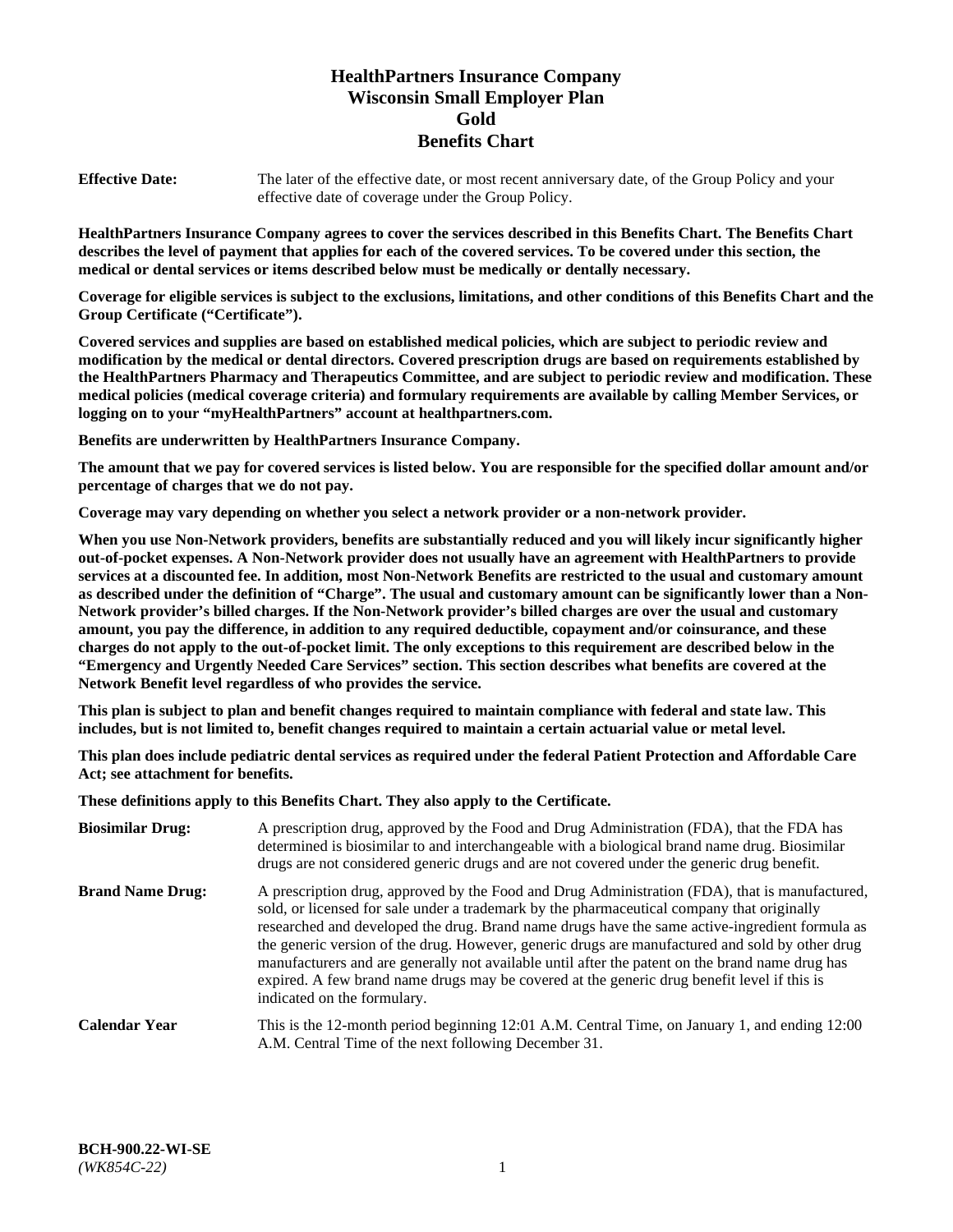| <b>Charge:</b> | For covered services delivered by a network provider, this is the provider's discounted fee for a<br>given medical/surgical service, procedure or item.                                                                                                                                                                                                                                                                                                                                                                                                                                                                                                                                                                 |
|----------------|-------------------------------------------------------------------------------------------------------------------------------------------------------------------------------------------------------------------------------------------------------------------------------------------------------------------------------------------------------------------------------------------------------------------------------------------------------------------------------------------------------------------------------------------------------------------------------------------------------------------------------------------------------------------------------------------------------------------------|
|                | For covered services delivered by non-network providers, a contracted rate may apply if such<br>arrangement is available to HealthPartners.                                                                                                                                                                                                                                                                                                                                                                                                                                                                                                                                                                             |
|                | For the usual and customary charge for covered services delivered by non-network providers, our<br>payment is calculated using one of the following options, depending on availability: 1) a<br>percentage of the Medicare fee schedule; 2) a comparable schedule if the service is not on the<br>Medicare fee schedule; or 3) a commercially reasonable rate for such service if a fee schedule is<br>not available.                                                                                                                                                                                                                                                                                                   |
|                | The usual and customary charge is the maximum amount allowed that we consider in the<br>calculation of the payment of charges incurred for certain covered services. You must pay for any<br>charges above the usual and customary charge, and they do not apply to the out-of-pocket limit.                                                                                                                                                                                                                                                                                                                                                                                                                            |
|                | A charge is incurred for covered ambulatory medical and surgical services, on the date the service<br>or item is provided. A charge is incurred for covered inpatient services, on the date of admission to<br>a hospital. To be covered, a charge must be incurred on or after your effective date and on or<br>before the termination date.                                                                                                                                                                                                                                                                                                                                                                           |
|                | Copayment/Coinsurance: The specified dollar amount, or percentage, of charges incurred for covered services, which we do<br>not pay, but which you must pay, each time you receive certain medical services, procedures or<br>items. Our payment for those covered services or items begins after the copayment or coinsurance<br>is satisfied. Covered services or items requiring a copayment or coinsurance are specified in this<br>Benefits Chart.                                                                                                                                                                                                                                                                 |
|                | For services provided by a network provider:<br>An amount which is listed as a flat dollar copayment is applied to a network provider's discounted<br>charge for a given service. However, if the network provider's discounted charge for a service or<br>item is less than the flat dollar copayment, you will pay the network provider's discounted charge.<br>An amount which is listed as a percentage of charges or coinsurance is based on the network<br>provider's discounted charges, calculated at the time the claim is processed, which may include an<br>agreed upon fee schedule rate for case rate or withhold arrangements.                                                                            |
|                | For services provided by a non-network provider:<br>Any copayment or coinsurance is applied to the lesser of the provider's charges or the usual and<br>customary charge for a service.                                                                                                                                                                                                                                                                                                                                                                                                                                                                                                                                 |
|                | A copayment or coinsurance is due at the time a service is provided, or when billed by the<br>provider. The copayment or coinsurance applicable for a scheduled visit with a HealthPartners<br>network provider will be collected for each visit, late cancellation and failed appointment.                                                                                                                                                                                                                                                                                                                                                                                                                             |
| Deductible:    | The specified dollar amount of charges incurred for covered services, which we do not pay, but an<br>enrollee or a family has to pay first in a calendar year. Our payment for those services or items<br>begins after the deductible is satisfied. For network providers, the amount of the charges that apply<br>to the deductible are based on the network provider's discounted charges, calculated at the time<br>the claim is processed, which may include an agreed upon fee schedule rate for case rate or<br>withhold arrangements. For non-network providers, the amount of charges that apply to the<br>deductible are the lesser of the provider's charges or the usual and customary charge for a service. |
|                | Any amounts paid or reimbursed by a third party, including but not limited to: point of service<br>rebates, manufacturer coupons, manufacturer debits cards or other forms of direct reimbursement<br>to an Insured for a product or service, will not apply toward your deductible, to the extent<br>permitted under state and federal law.                                                                                                                                                                                                                                                                                                                                                                            |
|                | Your plan has an embedded deductible. This means once an Insured meets the individual<br>deductible, the plan begins paying benefits for that person. If two or more members of the family<br>meet the family deductible, the plan begins paying benefits for all members of the family,<br>regardless of whether each Insured has met the individual deductible. However, an Insured may<br>not contribute more than the individual deductible toward the family deductible.                                                                                                                                                                                                                                           |
|                | All services are subject to the deductible unless otherwise indicated below in this Benefits Chart.                                                                                                                                                                                                                                                                                                                                                                                                                                                                                                                                                                                                                     |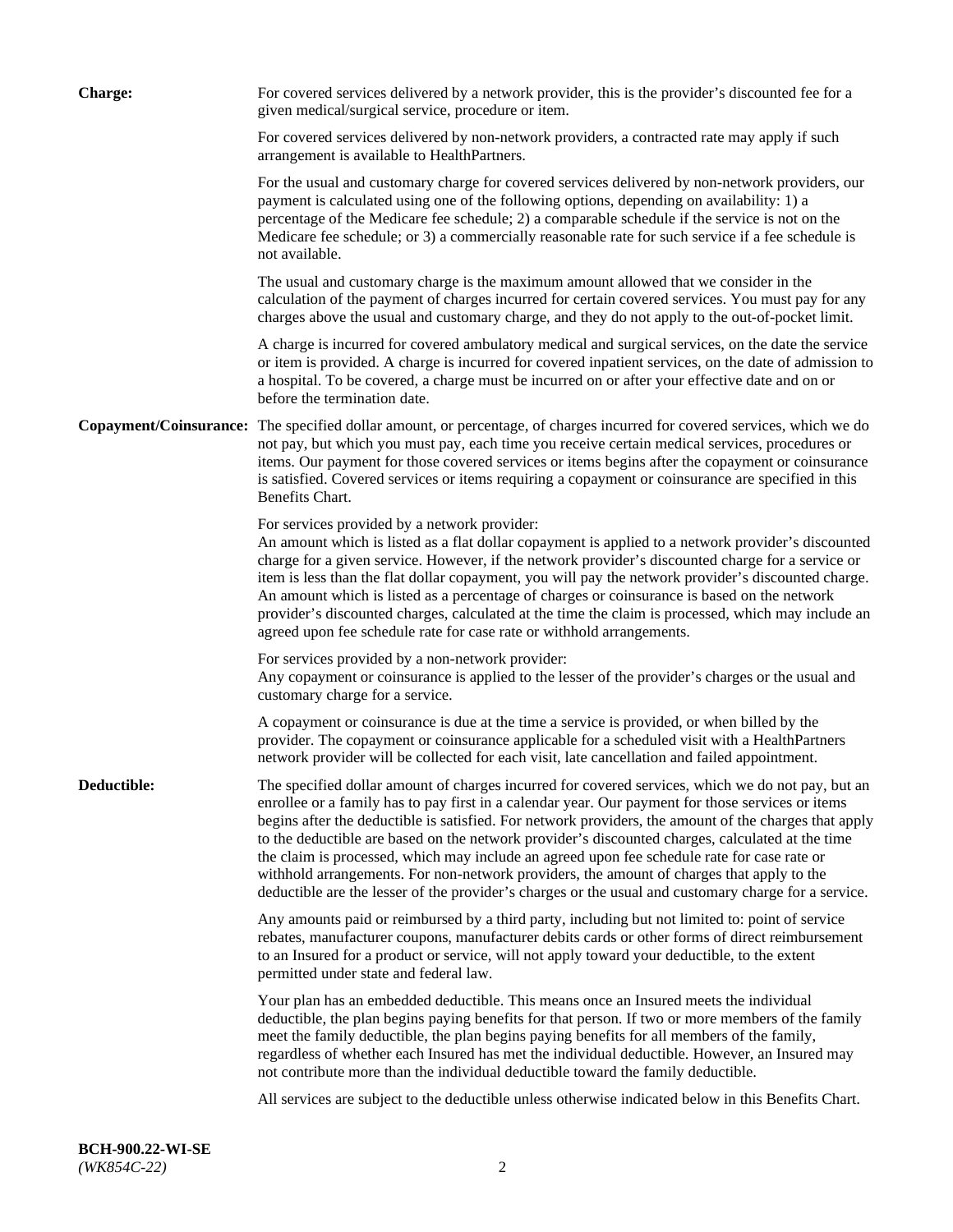| <b>Formulary:</b>                          | This is a current list, which may be revised from time to time, of prescription drugs, medications,<br>equipment and supplies covered by us as indicated in this Benefits Chart which are covered at the<br>highest benefit level. Some drugs on the formulary may require prior authorization to be covered<br>as formulary drugs. The formulary, and information on drugs that require prior authorization, are<br>available by calling Member Services, or logging on to your "myHealthPartners" account at<br>healthpartners.com. |
|--------------------------------------------|---------------------------------------------------------------------------------------------------------------------------------------------------------------------------------------------------------------------------------------------------------------------------------------------------------------------------------------------------------------------------------------------------------------------------------------------------------------------------------------------------------------------------------------|
| <b>Generic Drug:</b>                       | A prescription drug, approved by the Food and Drug Administration (FDA), that the FDA has<br>determined is comparable to a brand name drug product in dosage form, strength, route of<br>administration, quality, intended use and documented bioequivalence. Generally, generic drugs<br>cost less than brand name drugs. Some brand name drugs may be covered at the generic drug<br>benefit level if this is indicated on the formulary.                                                                                           |
| <b>Lifetime Maximum</b><br><b>Benefit:</b> | The specified coverage limit actually paid by us for services and/or charges incurred by you for any<br>given procedure or diagnosis. Payment of benefits under this Benefits Chart ceases when that lifetime<br>maximum benefit is reached. You have to pay for any subsequent charges.                                                                                                                                                                                                                                              |
| <b>Non-Formulary Drug:</b>                 | This is a prescription drug, approved by the Food and Drug Administration (FDA), that is not on<br>the formulary, is medically necessary and is not investigative or experimental or otherwise<br>excluded under the Certificate.                                                                                                                                                                                                                                                                                                     |
| <b>Out-of-Pocket Expenses:</b>             | You pay the specified copayments/coinsurance and deductibles applicable for particular services,<br>subject to the out-of-pocket limit described below. These amounts are in addition to the monthly<br>premium payments.                                                                                                                                                                                                                                                                                                             |
| <b>Out-of-Pocket Limit:</b>                | You pay the copayments/coinsurance and deductibles for covered services, to the individual or<br>family out-of-pocket limit. Thereafter we cover 100% of the charges incurred for all other covered<br>services, for the rest of the calendar year. You pay amounts greater than the out-of-pocket limit if<br>you exceed any lifetime maximum benefit or any visit or day limits.                                                                                                                                                    |
|                                            | Non-Network Benefits above the usual and customary charge (see definition of charge above) do<br>not apply to the out-of-pocket limit.                                                                                                                                                                                                                                                                                                                                                                                                |
|                                            | Non-Network Benefits for transplant surgery do not apply to the out-of-pocket limit.                                                                                                                                                                                                                                                                                                                                                                                                                                                  |
|                                            | Any amounts paid or reimbursed by a third party, including but not limited to: point of service<br>rebates, manufacturer coupons, manufacturer debit cards or other forms of direct reimbursement to<br>an Insured for a product or service, will not apply as an out-of-pocket expense, to the extent<br>permitted under state and federal law.                                                                                                                                                                                      |
|                                            | You are responsible to keep track of the out-of-pocket expenses. Contact Member Services for<br>assistance in determining the amount paid by the enrollee for specific eligible services received.<br>Claims for reimbursement under the out-of-pocket limit provisions are subject to the same time<br>limits and provisions described under the "Claims Provisions" section of the Certificate.                                                                                                                                     |
| <b>Specialty Drug List:</b>                | This is a current list, which may be revised from time to time, of prescription drugs, medications,<br>equipment and supplies, which are typically bio-pharmaceuticals. The purpose of a specialty drug<br>list is to facilitate enhanced monitoring of complex therapies used to treat specific conditions.<br>Specialty drugs are covered by us as indicated in this Benefits Chart. The specialty drug list is<br>available by calling Member Services, or logging on to your "myHealthPartners" account at<br>healthpartners.com. |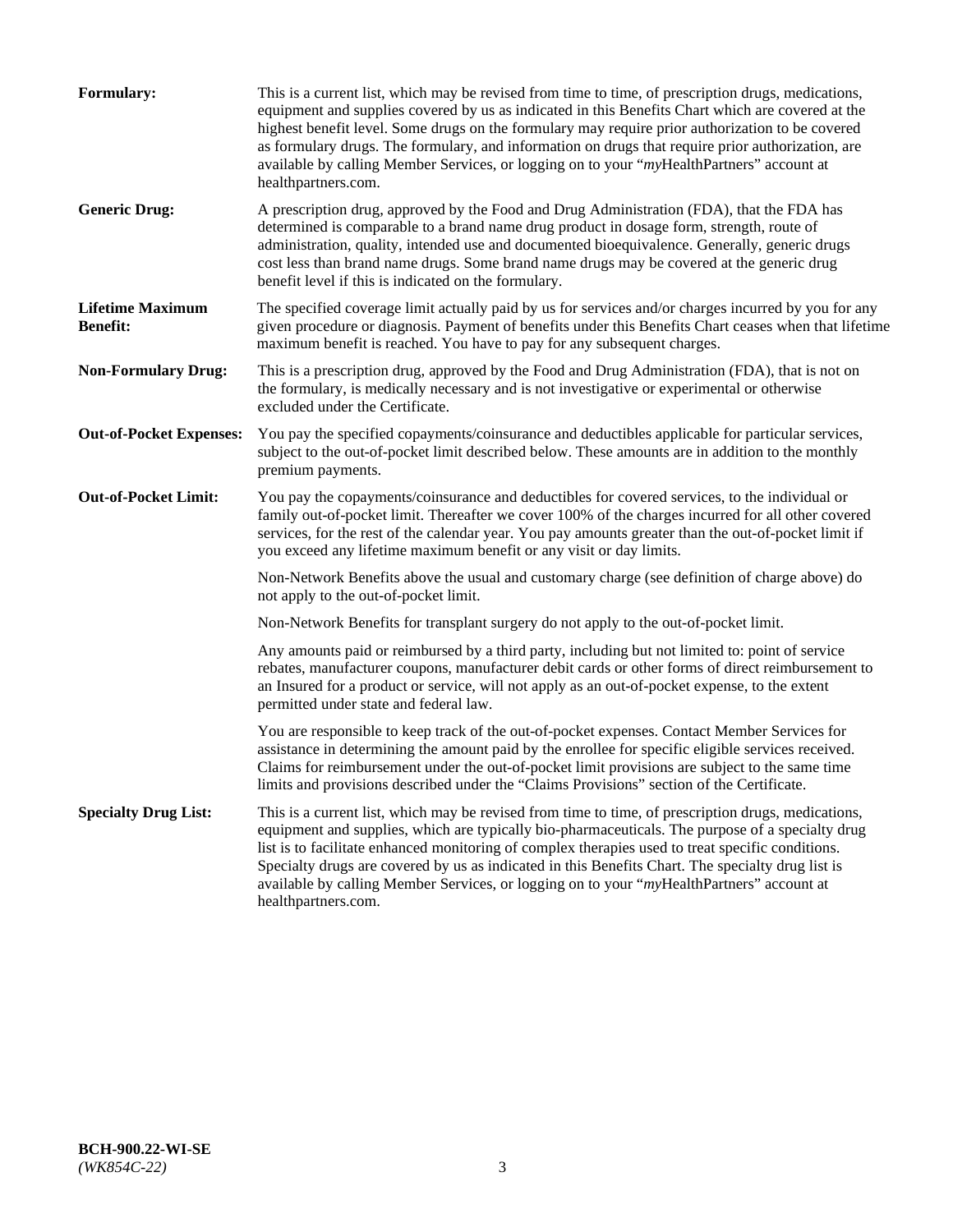#### **DEDUCTIBLES AND OUT-OF-POCKET LIMITS**

#### **Individual calendar year deductible**

| <b>Network Benefits</b> | <b>Non-Network Benefits</b> |
|-------------------------|-----------------------------|
| \$3,500                 | \$10,000                    |

#### **Family calendar year deductible**

| <b>Network Benefits</b> | <b>Non-Network Benefits</b> |
|-------------------------|-----------------------------|
| \$10,500                | \$20,000                    |

Separate deductibles must be satisfied under the Network Benefits and Non-Network Benefits.

Your plan has an embedded deductible. This means once an Insured meets the individual deductible, the plan begins paying benefits for that person. If two or more members of the family meet the family deductible, the plan begins paying benefits for all members of the family, regardless of whether each Insured has met the individual deductible. However, an Insured may not contribute more than the individual deductible toward the family deductible.

Any amounts paid or reimbursed by a third party, including but not limited to: point of service rebates, manufacturer coupons, manufacturer debits cards or other forms of direct reimbursement to an Insured for a product or service, will not apply toward your deductible, to the extent permitted under state and federal law.

#### **Individual calendar year out-of-pocket limit**

| Network Benefits | <b>Non-Network Benefits</b> |
|------------------|-----------------------------|
| \$7,500          | \$30,000                    |

#### **Family calendar year out-of-pocket limit**

| <b>Network Benefits</b> | <b>Non-Network Benefits</b> |
|-------------------------|-----------------------------|
| $\$15,000$              | \$60,000                    |

Separate Out-of-Pocket Limits must be satisfied under Network Benefits and Non-Network Benefits.

Non-Network Benefits above the usual and customary charge will not apply to the individual or family Out-of-Pocket Limit.

Non-Network Benefits for transplant surgery do not apply to the Out-of-Pocket Limit.

Any amounts paid or reimbursed by a third party, including but not limited to: point of service rebates, manufacturer coupons, manufacturer debit cards or other forms of direct reimbursement to an Insured for a product or service, will not apply as an out-of-pocket expense, to the extent permitted under state and federal law.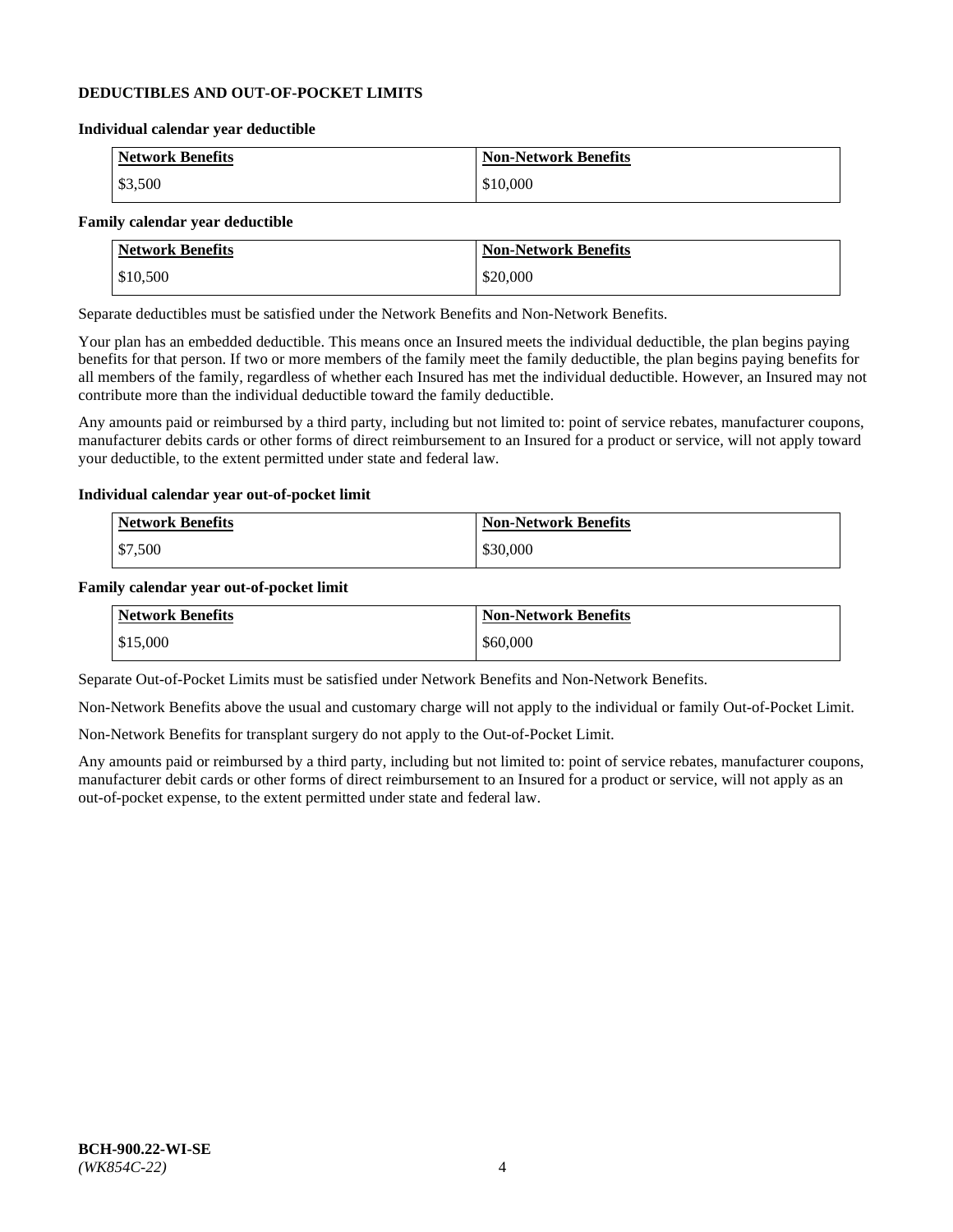# **AMBULANCE AND MEDICAL TRANSPORTATION**

#### **Covered Services:**

We cover ambulance and medical transportation for medical emergencies.

We also cover medically necessary, non-emergency transportation if it meets our medical coverage criteria. Covered services and supplies are based on established medical policies, which are subject to periodic review and modification by the medical directors. These medical policies (medical coverage criteria) and applicable prior authorization requirements are available by calling Member Services, or logging on to your "*my*HealthPartners" account a[t healthpartners.com.](https://www.healthpartners.com/hp/index.html)

| <b>Network Benefits</b>      | <b>Non-Network Benefits</b> |
|------------------------------|-----------------------------|
| 70% of the charges incurred. | See Network Benefits.       |

#### **Not Covered:**

See "Services Not Covered" in the Certificate.

## **AUTISM SERVICES**

## **Covered Services:**

We cover prior authorized evidence-based intensive-level and nonintensive-level treatment of autism spectrum disorders (autism disorder, Asperger's syndrome or pervasive development disorder not otherwise specified).

Covered services are based on established medical policies, which are subject to periodic review and modification by the medical directors. These medical policies (medical coverage criteria) are available by calling Member Services, or logging on to your "*my*HealthPartners" account at [healthpartners.com.](https://www.healthpartners.com/hp/index.html)

Your network provider will coordinate the prior authorization process for any autism treatment services. You may call Member Services at 952-883-5000 or toll-free at 800-883-2177 if you have any questions or concerns regarding the authorization process.

Please call Member Services at 952-883-5000 or toll-free at 800-883-2177 to request authorization for autism treatment services from a non-network provider.

**Intensive-level services** for children diagnosed with autism spectrum disorders. Intensive-level services must begin on or after 2 years of age and end before 9 years of age. Intensive-level services, on average, are services provided for more than 20 hours of treatment per week. (The average number of hours a week is calculated over a six-month period.)

| <b>Network Benefits</b>                                                                                                                              | <b>Non-Network Benefits</b>                                              |
|------------------------------------------------------------------------------------------------------------------------------------------------------|--------------------------------------------------------------------------|
| 100% of the charges incurred, subject to a<br>copayment of \$60 per visit.<br>Deductible does not apply.<br>Limited to 240 visits per calendar year. | 50% of the charges incurred.<br>Limited to 240 visits per calendar year. |

The maximum number of visits is combined for Network Benefits and Non-Network Benefits. Visit limits are based on the minimum coverage amounts available at the time of publication. Additional visits may be available if required due to revised minimum coverage amounts being issued by the Office of the Commissioner of Insurance. See our medical coverage criteria for current visit limits.

#### **Intensive-level services lifetime maximum benefit**

| Network Benefits                                      | <b>Non-Network Benefits</b>                           |
|-------------------------------------------------------|-------------------------------------------------------|
| 4 years of cumulative services under this plan or any | 4 years of cumulative services under this plan or any |
| other plan.                                           | other plan.                                           |

The Lifetime Maximum Benefit is combined for Network Benefits and Non-Network Benefits.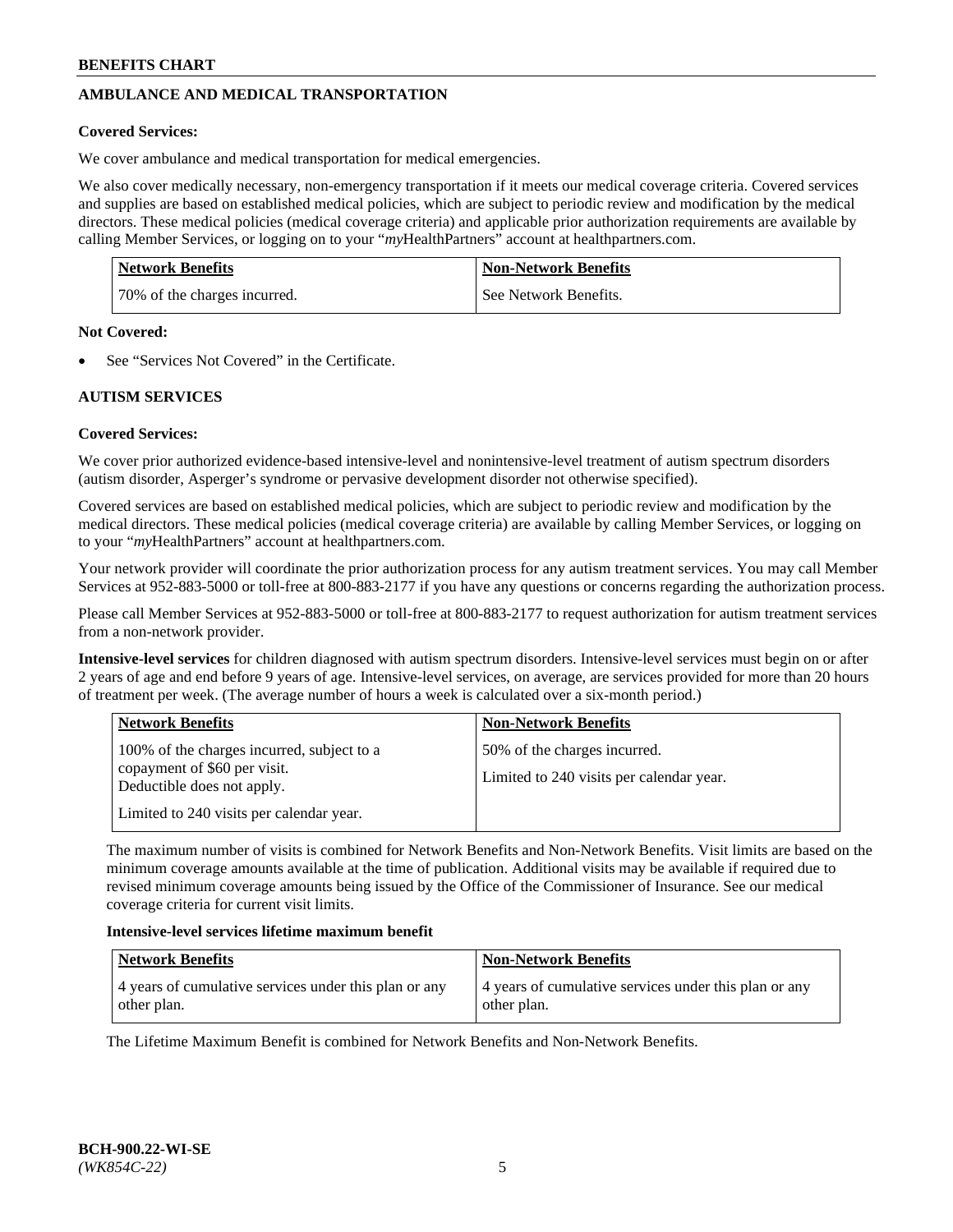**Nonintensive-level services** for Insureds diagnosed with autism spectrum disorders

| <b>Network Benefits</b>                                                                                  | <b>Non-Network Benefits</b>                                              |
|----------------------------------------------------------------------------------------------------------|--------------------------------------------------------------------------|
| 100% of the charges incurred, subject to a<br>copayment of \$60 per visit.<br>Deductible does not apply. | 50% of the charges incurred.<br>Limited to 120 visits per calendar year. |
| Limited to 120 visits per calendar year.                                                                 |                                                                          |

The maximum number of visits is combined for Network Benefits and Non-Network Benefits. Visit limits are based on the minimum coverage amounts available at the time of publication. Additional visits may be available if required due to revised minimum coverage amounts being issued by the Office of the Commissioner of Insurance. See our medical coverage criteria for current visit limits.

#### **Not Covered:**

See "Services Not Covered" in the Certificate.

## **BEHAVIORAL HEALTH SERVICES**

## **Covered Services:**

Covered services are based on established medical policies, which are subject to periodic review and modification by the medical directors. These medical policies (medical coverage criteria) are available by calling Member Services, or logging on to your "*my*HealthPartners" account at [healthpartners.com.](https://www.healthpartners.com/hp/index.html)

**Transitional treatment services:** These are services for the treatment of nervous or mental disorders and substance use disorders which are provided to an Insured in a less restrictive manner than are inpatient hospital services but in a more intensive manner than are outpatient services. Transitional treatment services are services offered by a provider, and certified by the Wisconsin Department of Health Services for each of the following (except the last bulleted item):

- Mental health services for covered adults in a day treatment program.
- Mental health services for covered children in a day hospital treatment program.
- Services for persons with chronic mental illness provided through a community support program.
- Residential treatment programs for covered persons with substance use disorder.
- Substance use disorder services in a day treatment program.
- Services for persons who are experiencing a mental health crisis or who are in a situation likely to turn into a mental health crisis if support is not provided.
- Intensive outpatient programs for the treatment of psychoactive substance use disorders provided in accordance with the patient placement criteria of the American Society of Addiction Medicine.

## **Mental health services**

We cover services for mental health diagnoses as described in the Diagnostic and Statistical Manual of Mental Disorders – Fifth Edition (DSM 5) (most recent edition).

We provide coverage for mental health treatment ordered by a Wisconsin court under a valid court order that is issued on the basis of a behavioral care evaluation performed by a licensed psychiatrist or doctoral level licensed psychologist, which includes a diagnosis and an individual treatment plan for care in the most appropriate, least restrictive environment. We must be given a copy of the court order and the behavioral care evaluation, and the service must be a covered benefit under this plan, and the service must be provided by a network provider, or other provider as required by law.

**Outpatient services:** We cover medically necessary outpatient professional mental health services for evaluation, crisis intervention, and treatment of mental health disorders.

A comprehensive diagnostic assessment will be used as the basis for a determination by a mental health professional, concerning the appropriate treatment and the extent of services required.

Outpatient services we cover for a diagnosed mental health condition include the following:

- Individual, group, family and multi-family therapy.
- Medication management provided by a physician, certified nurse practitioner, or physician's assistant.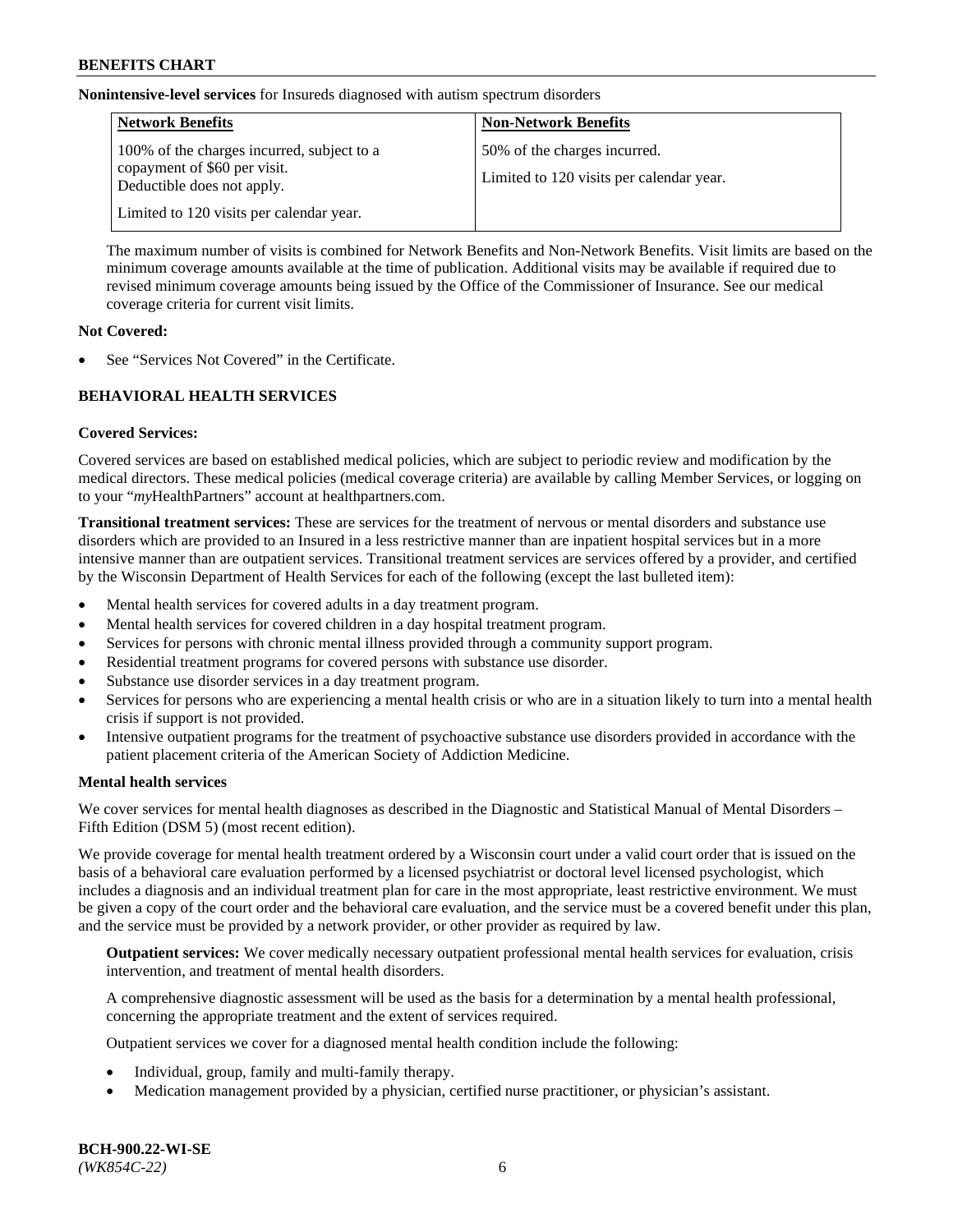- Psychological testing services for the purposes of determining the differential diagnoses and treatment planning for patients currently receiving behavioral health services.
- Partial hospitalization services in a licensed hospital or community mental health center.
- Psychotherapy and nursing services provided in the home if authorized by us.
- Treatment for gender dysphoria.

| <b>Network Benefits</b>                                                                                                                                                                                                                           | <b>Non-Network Benefits</b>  |
|---------------------------------------------------------------------------------------------------------------------------------------------------------------------------------------------------------------------------------------------------|------------------------------|
| 100% of the charges incurred, subject to a<br>copayment of \$60 per visit.<br>Deductible does not apply.<br>For family therapy, only one copayment will be<br>charged, regardless of the number of Insureds primarily<br>involved in the therapy. | 50% of the charges incurred. |

#### **Group therapy**

| Network Benefits                                                                                         | <b>Non-Network Benefits</b>  |
|----------------------------------------------------------------------------------------------------------|------------------------------|
| 100% of the charges incurred, subject to a<br>copayment of \$30 per visit.<br>Deductible does not apply. | 50% of the charges incurred. |

**Inpatient services, including mental health residential treatment services:** We cover the following:

- Medically necessary inpatient services in a hospital and professional services for treatment of mental health disorders. Medical stabilization is covered under inpatient hospital services in the "Hospital and Skilled Nursing Facility Services" section.
- Medically necessary mental health residential treatment services. This care must be authorized by us and provided by a hospital or residential behavioral health treatment facility licensed by the local state or Department of Health and Human Services. Services not covered under this benefit include halfway houses, group homes, extended care facilities, shelter services, correctional services, detention services, transitional services, group residential services, foster care services and wilderness programs.

| <b>Network Benefits</b>      | Non-Network Benefits         |
|------------------------------|------------------------------|
| 70% of the charges incurred. | 50% of the charges incurred. |

**Transitional treatment services:** We cover transitional treatment services described above for treatment of mental and nervous disorders.

| <b>Network Benefits</b>                                                                                  | <b>Non-Network Benefits</b>  |
|----------------------------------------------------------------------------------------------------------|------------------------------|
| 100% of the charges incurred, subject to a<br>copayment of \$60 per visit.<br>Deductible does not apply. | 50% of the charges incurred. |

#### **Substance use disorder treatment services**

We cover medically necessary services for assessments by a licensed alcohol and drug counselor and treatment of substance use disorders as defined in the latest edition of the DSM 5.

**Outpatient services:** We cover medically necessary outpatient professional services for diagnosis and treatment of substance use disorders. Substance use disorder treatment services must be provided by a program licensed by the local Department of Health Services.Outpatient services we cover for a diagnosed substance use disorder include the following: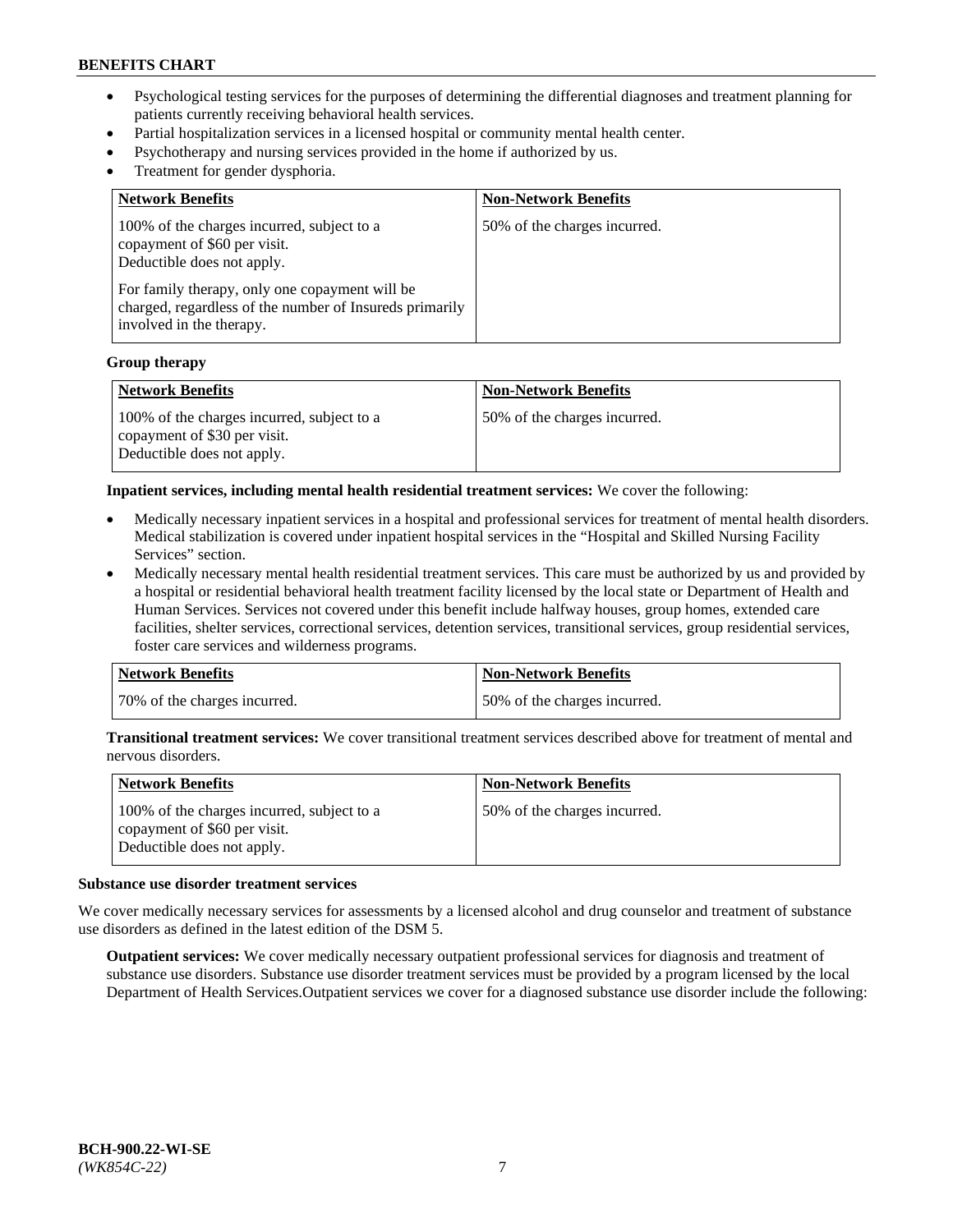- Individual, group, family, and multi-family therapy provided in an office setting.
- Opiate replacement therapy including methadone and buprenorphine treatment.

| <b>Network Benefits</b>                                                                                  | <b>Non-Network Benefits</b>  |
|----------------------------------------------------------------------------------------------------------|------------------------------|
| 100% of the charges incurred, subject to a<br>copayment of \$60 per visit.<br>Deductible does not apply. | 50% of the charges incurred. |

**Inpatient services:** We cover the following:

- Medically necessary inpatient services in a hospital or a licensed residential primary treatment center.
- Services provided in a hospital that is licensed by the local state and accredited by Medicare.
- Detoxification services in a hospital or community detoxification facility if it is licensed by the local Department of Health Services.

| Network Benefits             | <b>Non-Network Benefits</b>  |
|------------------------------|------------------------------|
| 70% of the charges incurred. | 50% of the charges incurred. |

**Transitional treatment services:** We cover transitional treatment services described above for treatment of substance use disorders.

| <b>Network Benefits</b>                                                                                  | <b>Non-Network Benefits</b>  |
|----------------------------------------------------------------------------------------------------------|------------------------------|
| 100% of the charges incurred, subject to a<br>copayment of \$60 per visit.<br>Deductible does not apply. | 50% of the charges incurred. |

**Out-of-area services for Wisconsin students:** If a dependent child is a student in a school located in Wisconsin, but outside of our service area, we cover mental health and substance use disorder services as required under Wisconsin Statute 609.655.

- The student may have a clinical assessment from a local, non-network mental health or substance use disorder treatment provider at the network benefit level when prior authorized by us.
- If outpatient services are recommended in the clinical assessment, five outpatient visits from a non-network provider will be covered at the network benefit level.
- Our Medical Director will determine the need for continuing treatment by the non-network provider; additional visits may be approved.
- Coverage for the outpatient services will not be provided if the recommended treatment would keep the student from attending school on a regular basis or if the student is no longer attending the school full-time.

This benefit is subject to the limitations shown in this "Behavioral Health Services" section.

| <b>Network Benefits</b>                                                                                  | <b>Non-Network Benefits</b> |
|----------------------------------------------------------------------------------------------------------|-----------------------------|
| 100% of the charges incurred, subject to a<br>copayment of \$60 per visit.<br>Deductible does not apply. | Not applicable.             |

A dependent child enrolled in a school outside of the state of Wisconsin is not eligible for this benefit.

# **Not Covered:**

See "Services Not Covered" in the Certificate.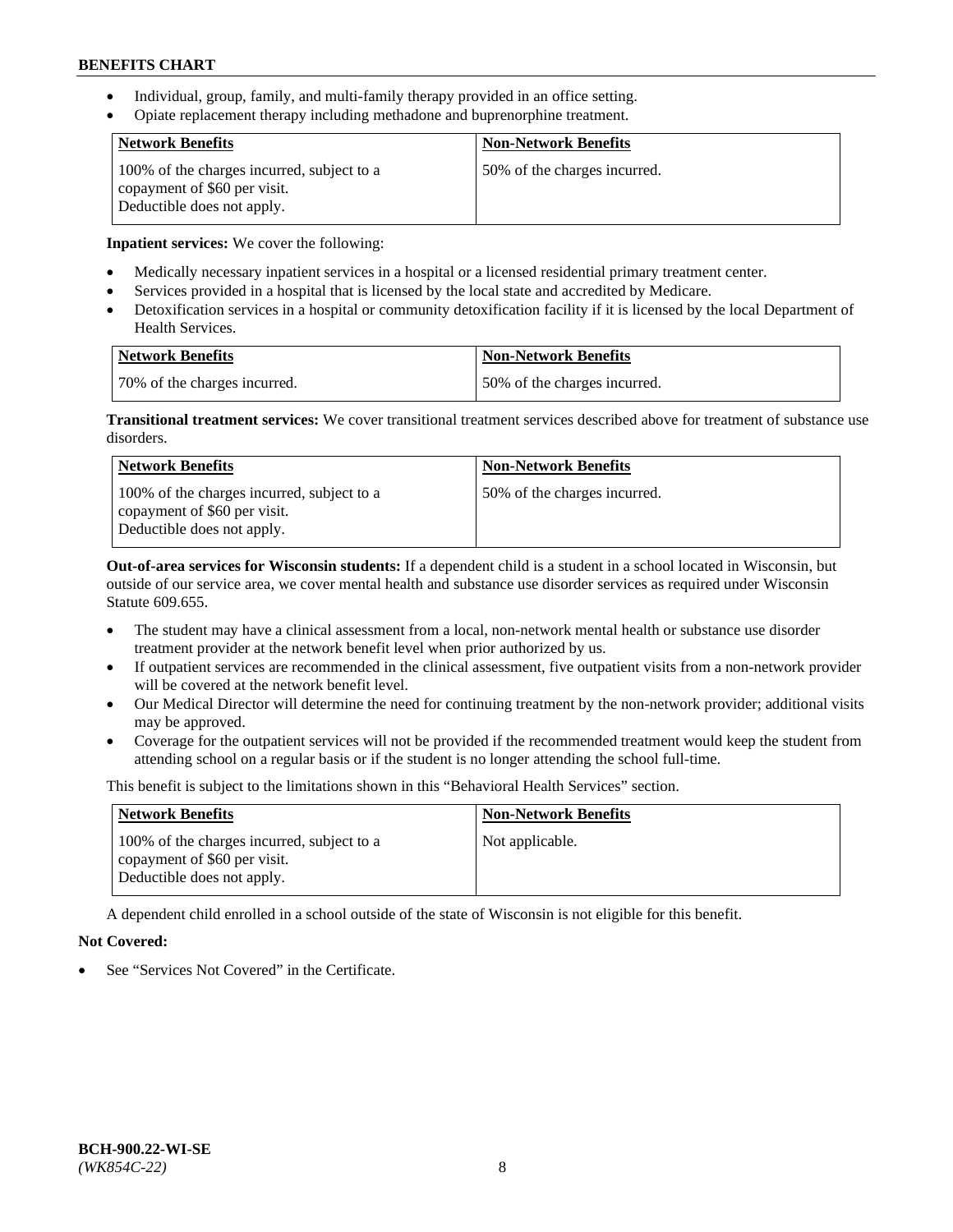# **CHIROPRACTIC SERVICES**

## **Covered Services:**

We cover chiropractic services for rehabilitative care. Chiropractic services are adjustments to any abnormal articulations of the human body, especially those of the spinal column, for the purpose of giving freedom of action to impinged nerves that may cause pain or deranged function.

Massage therapy which is performed in conjunction with other treatment/modalities by a chiropractor, is part of a prescribed treatment plan and is not billed separately is covered.

| <b>Network Benefits</b>                                                                                  | <b>Non-Network Benefits</b>  |
|----------------------------------------------------------------------------------------------------------|------------------------------|
| 100% of the charges incurred, subject to a<br>copayment of \$60 per visit.<br>Deductible does not apply. | 50% of the charges incurred. |

## **Not Covered:**

- Massage therapy for the purpose of comfort or convenience of the Insured.
- See "Services Not Covered" in the Certificate.

# **CLINICAL TRIALS**

## **Covered Services:**

We cover certain routine services if you participate in a Phase I, Phase II, Phase III or Phase IV approved clinical trial that is conducted in relation to the prevention, detection, or treatment of cancer or other life-threatening disease or condition as defined in the Affordable Care Act. Approved clinical trials include (1) federally funded trials when the study or investigation is approved or funded by any of the federal agencies defined in the Public Health Services Act, section 2709 (d) (1) (A); (2) the study or investigation is conducted under an investigational new drug application reviewed by the Food and Drug Administration; and (3) the study or investigation is a drug trial that is exempt from having such an investigational new drug application. We cover routine patient costs for services that would be eligible under the Certificate and this Benefits Chart if the service were provided outside of a clinical trial.

| Coverage level is same as corresponding Network                                                                                                                                                    | <b>Non-Network Benefits</b>                                                                                                                            |  |
|----------------------------------------------------------------------------------------------------------------------------------------------------------------------------------------------------|--------------------------------------------------------------------------------------------------------------------------------------------------------|--|
| Benefits, depending on type of service provided such as<br>Office Visits for Illness or Injury, Inpatient or<br>Inpatient or Outpatient Hospital Services.<br><b>Outpatient Hospital Services.</b> | Coverage level is same as corresponding<br>Non-Network Benefits, depending on type of service<br>provided such as Office Visits for Illness or Injury, |  |

## **Not Covered:**

- The investigative or experimental item, device or service itself.
- Items or services that are provided solely to satisfy data collection and analysis needs and that are not used in the direct clinical management of the patient.
- A service that is clearly inconsistent with widely accepted and established standards of care for a particular diagnosis.
- See "Services Not Covered" in the Certificate.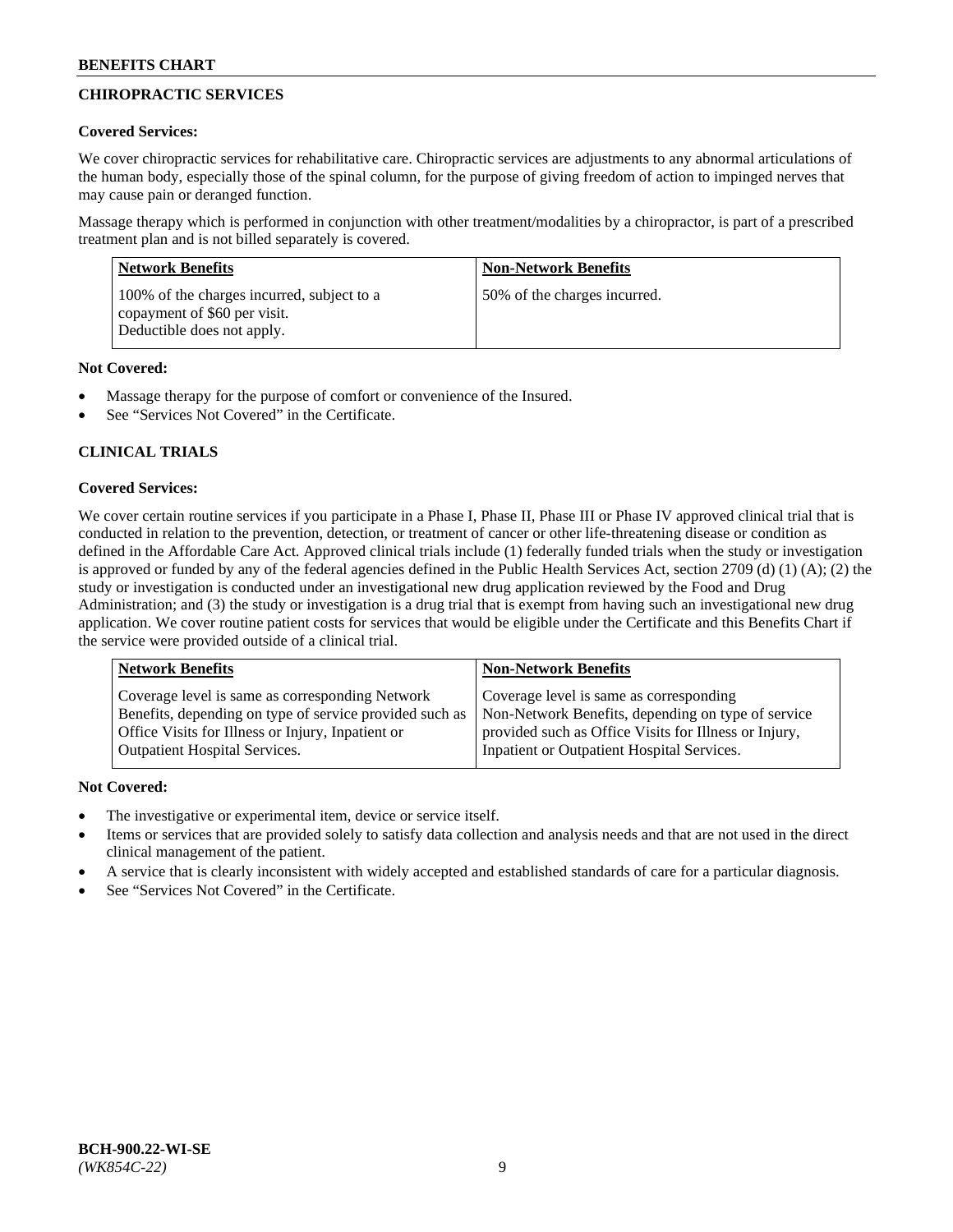# **DENTAL SERVICES**

## **Covered Services:**

We cover services as described below.

**Accidental dental services:** We cover dentally necessary services to treat and restore damage done to sound, natural, unrestored teeth as a result of an accidental injury. Coverage is for damage caused by external trauma to face and mouth only, not for cracked or broken teeth, which result from biting or chewing. We cover restorations, root canals, crowns and replacement of teeth lost that are directly related to the accident in which the Insured was involved. We cover initial exam, x-rays and palliative treatment including extractions, and other oral surgical procedures directly related to the accident. Subsequent treatment must be initiated within the specified time-frame and must be directly related to the accident. We do not cover restoration and replacement of teeth that are not "sound and natural" at the time of the accident.

Full mouth rehabilitations to correct occlusion (bite) and malocclusion (misaligned teeth not due to the accident) are not covered.

When an implant-supported dental prosthetic treatment is pursued, the accidental dental benefit will be applied to the prosthetic procedure. Benefits are limited to the amount that would be paid toward the placement of a removable dental prosthetic appliance that could be used in the absence of implant treatment. Care must be provided or pre-authorized by a HealthPartners dentist.

| Network Benefits             | <b>Non-Network Benefits</b>  |
|------------------------------|------------------------------|
| 70% of the charges incurred. | 50% of the charges incurred. |

For all accidental dental services, treatment and/or restoration must be initiated within six months of the date of the injury. Coverage is limited to the initial course of treatment and/or initial restoration. Services must be provided within 24 months of the date of injury to be covered.

## **Medical referral dental services**

**Medically necessary outpatient dental services:** We cover medically necessary outpatient dental services. Coverage is limited to dental services required for treatment of an underlying medical condition, e.g., removal of teeth to complete radiation treatment for cancer of the jaw, cysts and lesions.

| <b>Network Benefits</b>                                                                                  | <b>Non-Network Benefits</b>  |
|----------------------------------------------------------------------------------------------------------|------------------------------|
| 100% of the charges incurred, subject to a<br>copayment of \$60 per visit.<br>Deductible does not apply. | 50% of the charges incurred. |

**Medically necessary hospitalization and anesthesia for dental care:** We cover medically necessary hospitalization for dental care. This is limited to charges incurred by an Insured who: (1) is a child under age 5; (2) is severely disabled; (3) has a medical condition, and requires hospitalization or general anesthesia for dental care treatment; or (4) is a child between ages 5 and 12 and care in dental offices has been attempted unsuccessfully and usual methods of behavior modification have not been successful, or when extensive amounts of restorative care, exceeding four appointments, are required. Coverage is limited to facility and anesthesia charges. Oral surgeon/dentist professional fees are not covered. The following are examples, though not all-inclusive, of medical conditions which may require hospitalization for dental services: severe asthma, severe airway obstruction or hemophilia. Hospitalization required due to the behavior of the Insured or due to the extent of the dental procedure is not covered.

| <b>Network Benefits</b>      | <b>Non-Network Benefits</b>  |
|------------------------------|------------------------------|
| 70% of the charges incurred. | 50% of the charges incurred. |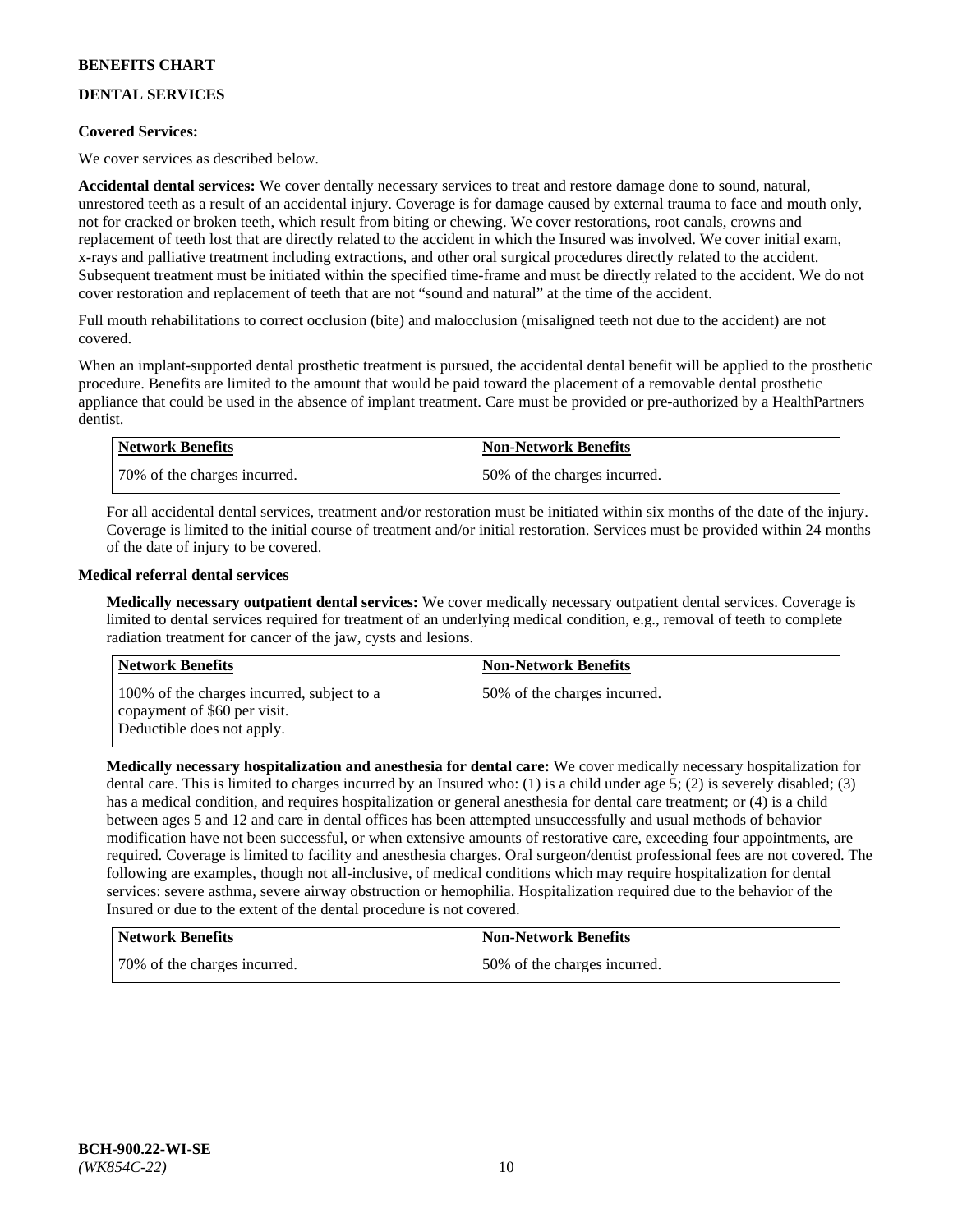**Medical complications of dental care:** We cover medical complications of dental care. Treatment must be medically necessary care and related to medical complications of non-covered dental care, including complications of the head, neck, or substructures.

| Network Benefits                                                                                         | <b>Non-Network Benefits</b>  |
|----------------------------------------------------------------------------------------------------------|------------------------------|
| 100% of the charges incurred, subject to a<br>copayment of \$60 per visit.<br>Deductible does not apply. | 50% of the charges incurred. |

**Oral surgery:** We cover oral surgery. Coverage is limited to treatment of medical conditions requiring oral surgery, such as treatment of oral neoplasm, non-dental cysts, fracture of the jaws, trauma of the mouth and jaws, and any other oral surgery procedures provided as medically necessary dental services.

| Network Benefits                                                                                         | <b>Non-Network Benefits</b>  |
|----------------------------------------------------------------------------------------------------------|------------------------------|
| 100% of the charges incurred, subject to a<br>copayment of \$60 per visit.<br>Deductible does not apply. | 50% of the charges incurred. |

**Treatment of cleft lip and cleft palate:** We cover treatment of cleft lip and cleft palate of a dependent child, including orthodontic treatment and oral surgery directly related to the cleft. Dental services which are not required for the treatment of cleft lip or cleft palate are not covered. If a dependent child covered under the Certificate and Benefits Chart is also covered under a dental plan which includes orthodontic services, that dental plan shall be considered primary for the necessary orthodontic services. Oral appliances are subject to the same copayment, conditions and limitations as durable medical equipment.

| <b>Network Benefits</b>                               | <b>Non-Network Benefits</b>                            |
|-------------------------------------------------------|--------------------------------------------------------|
| Coverage level is same as corresponding Network       | Coverage level is same as corresponding                |
| Benefits, depending on type of service provided, such | Non-Network Benefits, depending on type of service     |
| as Office Visits for Illness or Injury, Inpatient or  | provided, such as Office Visits for Illness or Injury, |
| <b>Outpatient Hospital Services.</b>                  | Inpatient or Outpatient Hospital Services.             |

**Treatment of temporomandibular disorder (TMD) and craniomandibular disorder (CMD):** We cover diagnostic procedures, surgical treatment and non-surgical treatment (including intraoral splint therapy devices) for temporomandibular disorder (TMD) and craniomandibular disorder (CMD), which is medically necessary care. Dental services which are not required to directly treat TMD or CMD are not covered.

| <b>Network Benefits</b>                                                                                  | <b>Non-Network Benefits</b>  |
|----------------------------------------------------------------------------------------------------------|------------------------------|
| 100% of the charges incurred, subject to a<br>copayment of \$60 per visit.<br>Deductible does not apply. | 50% of the charges incurred. |

# **Not Covered:**

- Dental treatment, procedures or services not listed in this Benefits Chart.
- Accident-related dental services if treatment is: (1) provided to teeth which are not sound and natural; (2) to teeth which have been restored; (3) initiated beyond six months from the date of the injury; (4) received beyond the initial treatment or restoration; or (5) received beyond 24 months from the date of injury.
- Oral surgery to remove wisdom teeth.
- Orthognathic treatment or procedures and all related services.
- See "Services Not Covered" in the Certificate.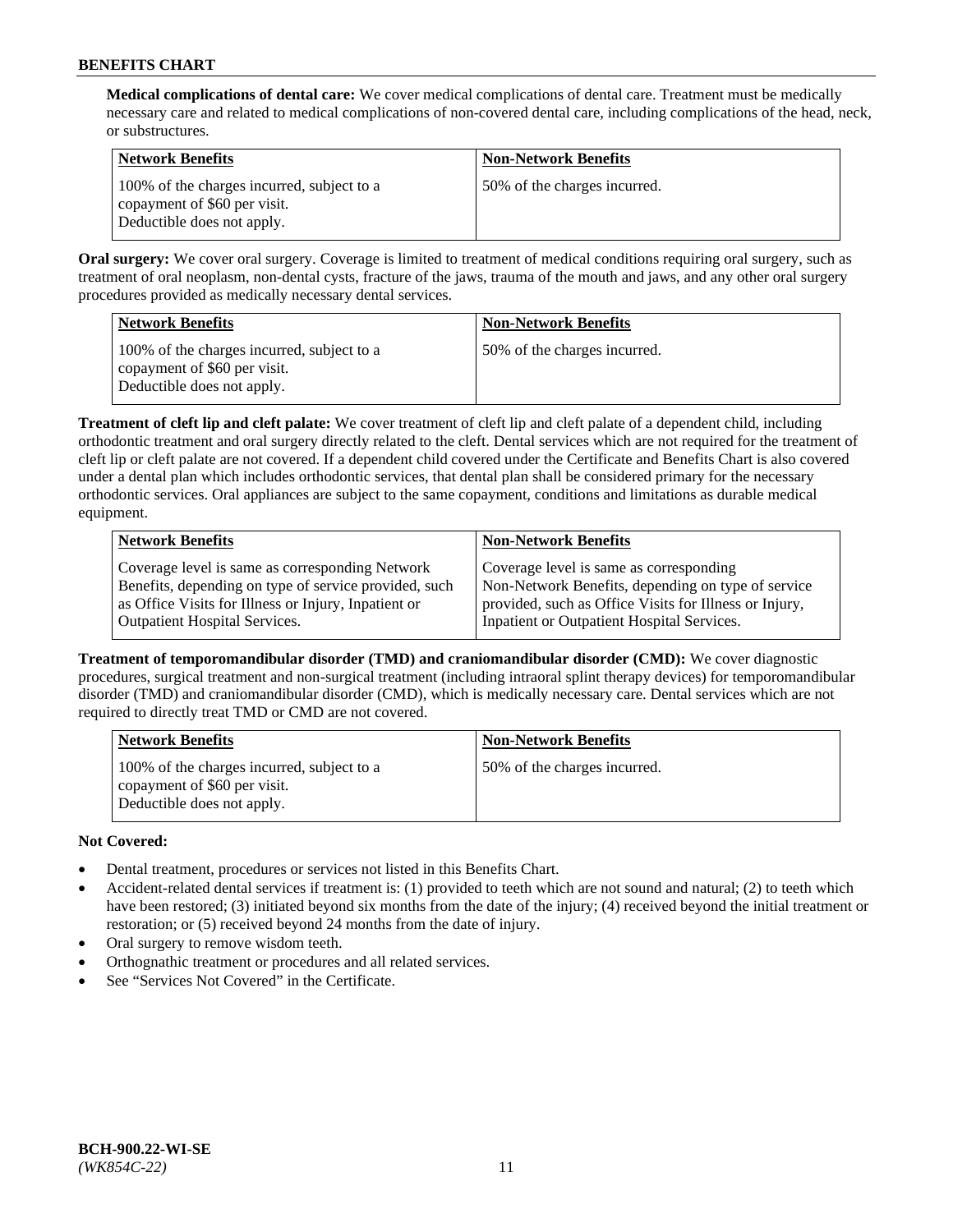## **DIABETES AND HYPERTENSION DISEASE MANAGEMENT PROGRAM**

#### **Covered Services:**

If you meet criteria for coverage, you may qualify for the Diabetes and/or Hypertension Disease Management Program.

The program covers group health coaching which focuses on weight loss, exercise, behavior modification and health education through Omada Health.

| <b>Network Benefits</b>                                     | <b>Non-Network Benefits</b> |
|-------------------------------------------------------------|-----------------------------|
| 100% of the charges incurred.<br>Deductible does not apply. | Not applicable.             |

#### **Not Covered:**

See "Services Not Covered" in the Certificate.

## **DIABETIC EQUIPMENT AND SUPPLIES**

## **Covered Services:**

We cover physician prescribed medically appropriate and necessary drugs and supplies used in the management and treatment of diabetes for Insureds with gestational, Type I or Type II diabetes including durable diabetic equipment and disposable supplies, as described below.

Certain items are only covered if your condition meets our coverage criteria and obtained through an authorized vendor. For more information on what we cover and any prior authorization requirements, call Member Services or log on to your "*my*HealthPartners" account at [healthpartners.com.](http://www.healthpartners.com/)

Insulin and medications for diabetes are covered as outpatient drugs under the "Prescription Drug Services" section.

**Pumps and pump supplies.** These include diabetic insulin pumps, diabetic infusion pumps and infusion pump supplies such as infusion sets, tubing, connectors and syringe reservoirs.

| <b>Network Benefits</b>                                                                     | <b>Non-Network Benefits</b>  |
|---------------------------------------------------------------------------------------------|------------------------------|
| Pumps received at a pharmacy:<br>70% of the charges incurred.<br>Deductible does not apply. | 50% of the charges incurred. |
| Pumps received from a non-pharmacy<br>approved vendor:<br>70% of the charges incurred.      |                              |

## **All other durable equipment and diabetic supplies**

Durable Diabetic Equipment and Supplies. These include continuous glucose monitoring system (CGMS), transmitter, sensors and receivers, diabetic blood glucose monitors and control/calibrating solutions (for checking accuracy or testing equipment and test strips).

Disposable Diabetic Supplies. These are one-time use supplies, including syringes, lancets, lancet devices, blood and urine ketone test strips, and needles.

Certain diabetic supplies and equipment must be purchased at a pharmacy.

| <b>Network Benefits</b>                                                                                              | <b>Non-Network Benefits</b>  |
|----------------------------------------------------------------------------------------------------------------------|------------------------------|
| If received through a pharmacy:<br>70% of the charges incurred.<br>Deductible does not apply.                        | 50% of the charges incurred. |
| If received through a non-pharmacy provider:<br>70% of the charges incurred if purchased from an<br>approved vendor. |                              |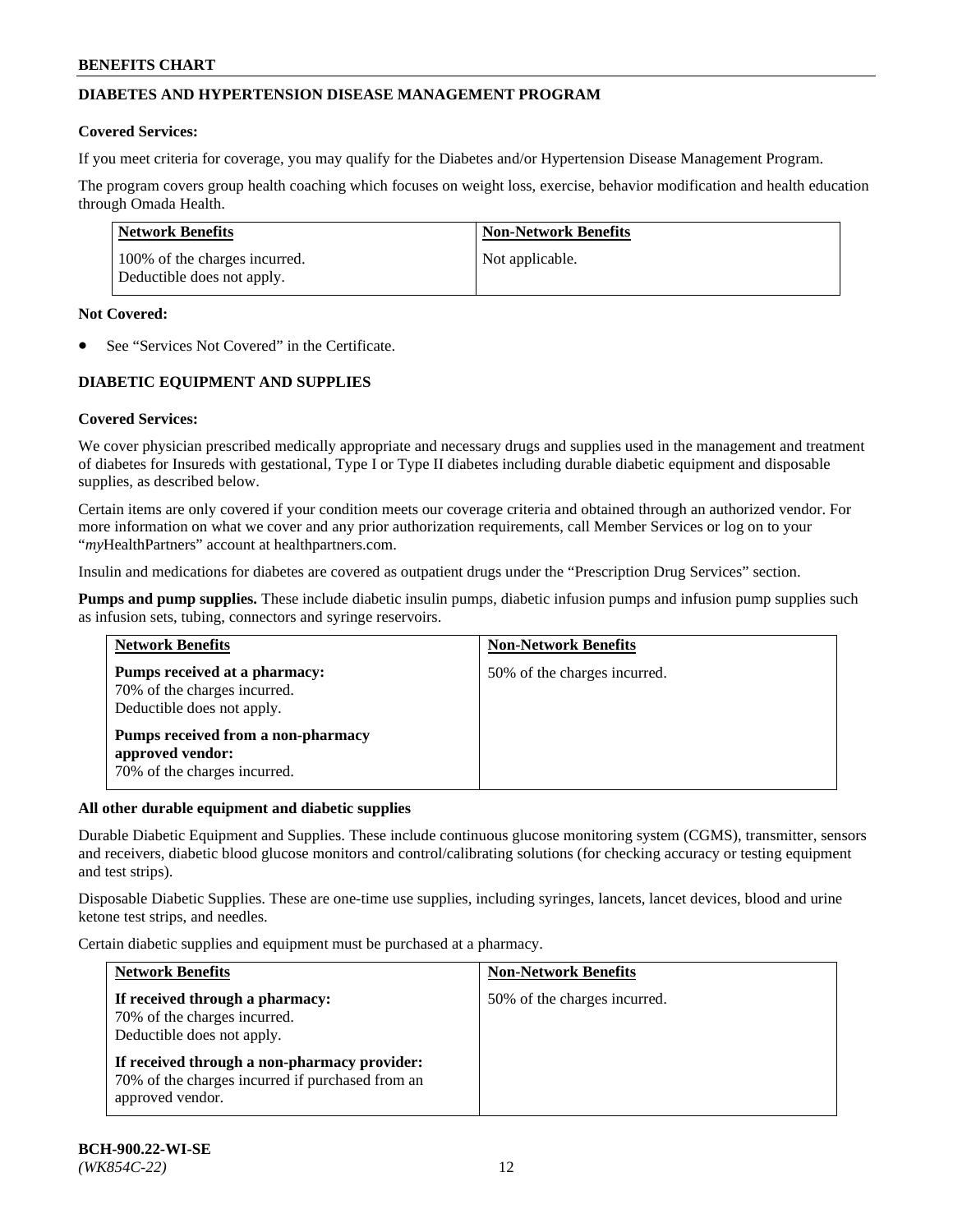#### **Limitations:**

- No more than a 93-day supply of diabetic supplies are covered and dispensed at a time.
- We require that certain diabetic supplies and equipment be purchased at a pharmacy.
- Diabetic supplies and equipment are limited to certain models and brands.
- Durable medical equipment and supplies must be obtained from or repaired by approved vendors.
- Covered services and supplies are based on established medical policies which are subject to periodic review and modification by the medical directors. Our coverage policy for diabetic supplies includes information on our required models and brands. These medical policies (medical coverage criteria) are available by calling Member Services, or logging on to your "myHealthPartners" account at [healthpartners.com.](http://www.healthpartners.com/)

## **Not Covered:**

- Replacement or repair of any covered items, if the items are (i) damaged or destroyed by misuse, abuse or carelessness, (ii) lost; or (iii) stolen.
- Duplicate or similar items.
- Labor and related charges for repair of any covered items which are more than the cost of replacement by an approved vendor.
- Batteries for monitors and equipment.
- Sales tax, mailing, delivery charges, service call charges.
- See "Services Not Covered" in the Certificate.

## **DIAGNOSTIC IMAGING SERVICES**

#### **Covered Services:**

We cover diagnostic imaging, when ordered by a provider and provided in a clinic or outpatient hospital facility.

For Network Benefits, non-emergent, scheduled outpatient Magnetic Resonance Imaging (MRI) and Computed Tomography (CT) must be provided at a designated facility. Your physician or facility will obtain or verify prior authorization for these services, as needed.

We cover services provided in a clinic or outpatient hospital facility. To see the benefit level for inpatient hospital or skilled nursing facility services, see benefits under "Inpatient Hospital and Skilled Nursing Facility Services".

## **Outpatient magnetic resonance imaging (MRI) and computed tomography (CT)**

| <b>Network Benefits</b>      | <b>Non-Network Benefits</b>  |
|------------------------------|------------------------------|
| 70% of the charges incurred. | 50% of the charges incurred. |

#### **All other outpatient diagnostic imaging services**

#### **Services for illness or injury**

| <b>Network Benefits</b>      | Non-Network Benefits         |
|------------------------------|------------------------------|
| 70% of the charges incurred. | 50% of the charges incurred. |

#### **Preventive services (MRI/CT procedures are not considered preventive)**

Diagnostic imaging services associated with preventive services are covered at the benefit level shown in the "Preventive Services" section of this Benefits Chart.

## **Not Covered:**

See "Services Not Covered" in the Certificate.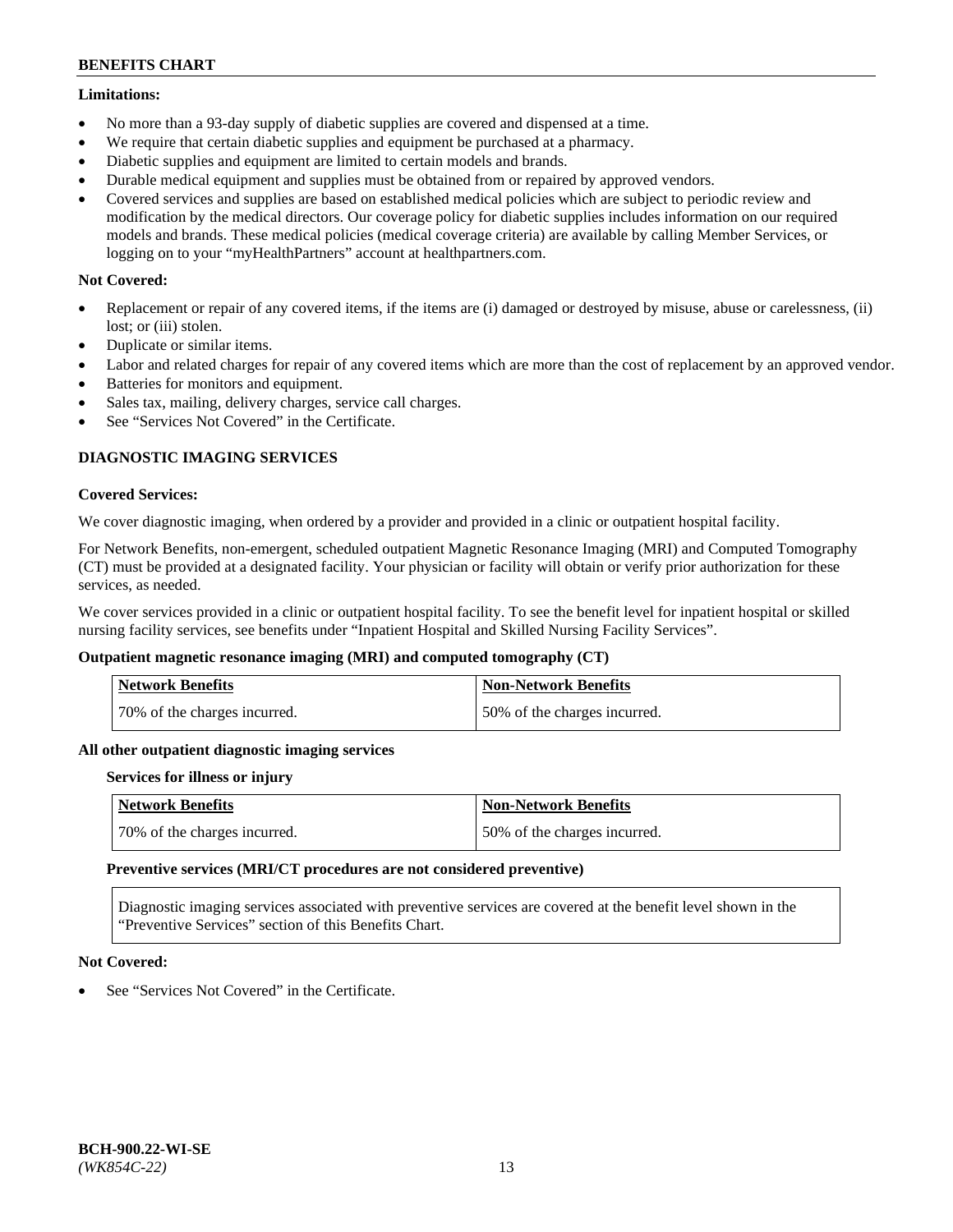# **DURABLE MEDICAL EQUIPMENT, PROSTHETICS, ORTHOTICS AND SUPPLIES**

#### **Covered Services:**

We cover equipment and services, as described below.

We cover durable medical equipment and services, prosthetics, orthotics and supplies, subject to the limitations below, including certain disposable supplies and enteral feedings.

We cover external hearing aids, cochlear implants, and related treatment prescribed by a physician or by a licensed audiologist for Insureds under 18 years of age who have hearing loss.

We also cover basic hearing aids for Insureds age 18 or older for the correction of a hearing impairment.

Osseointegrated or bone-anchored hearing aids are only covered for Insureds who have hearing loss that is not correctable by any other procedure.

Hearing aids are limited to one basic, standard hearing aid for each ear every three years.

A basic hearing aid is defined as a hearing device that consists of a microphone, amplifier, volume control, battery and receiver, which is up to date using the latest technology. It does not include upgrades above and beyond the functionality of a basic hearing aid, including, but not limited to, hearing improvements for group settings, background noise, Bluetooth/remote control functionality, or extended warranties. Charges for upgrades above the cost of a basic, standard hearing aid are not covered.

Diabetic equipment and supplies are covered under the "Diabetic Equipment and Supplies" section.

#### **Special dietary treatment for phenylketonuria (PKU) if it meets our medical coverage criteria**

| <b>Network Benefits</b>                                    | <b>Non-Network Benefits</b>  |
|------------------------------------------------------------|------------------------------|
| 70% of the charges incurred.<br>Deductible does not apply. | 50% of the charges incurred. |

#### **Oral amino acid based elemental formula if it meets our medical coverage criteria**

| Network Benefits             | <b>Non-Network Benefits</b>  |
|------------------------------|------------------------------|
| 70% of the charges incurred. | 50% of the charges incurred. |

#### **All other durable medical equipment, prosthetics, orthotics and supplies**

| <b>Network Benefits</b>      | <b>Non-Network Benefits</b>  |
|------------------------------|------------------------------|
| 70% of the charges incurred. | 50% of the charges incurred. |

## **Limitations:**

Coverage of durable medical equipment is limited by the following:

- Payment will not exceed the cost of an alternate piece of equipment or service that is effective and medically necessary.
- For prosthetic benefits, other than oral appliances for cleft lip and cleft palate, payment will not exceed the cost of an alternate piece of equipment or service that is effective, medically necessary and enables Insureds to conduct standard activities of daily living.
- We reserve the right to determine if an item will be approved for rental vs. purchase.
- Durable medical equipment and supplies must be obtained from or repaired by approved vendors.
- Covered services and supplies are based on established medical policies which are subject to periodic review and modification by the medical or dental directors. Our medical policy for diabetic supplies includes information on our required models and brands. These medical policies (medical coverage criteria) are available by calling Member Services, or logging on to your "*my*HealthPartners" account a[t healthpartners.com.](http://www.healthpartners.com/)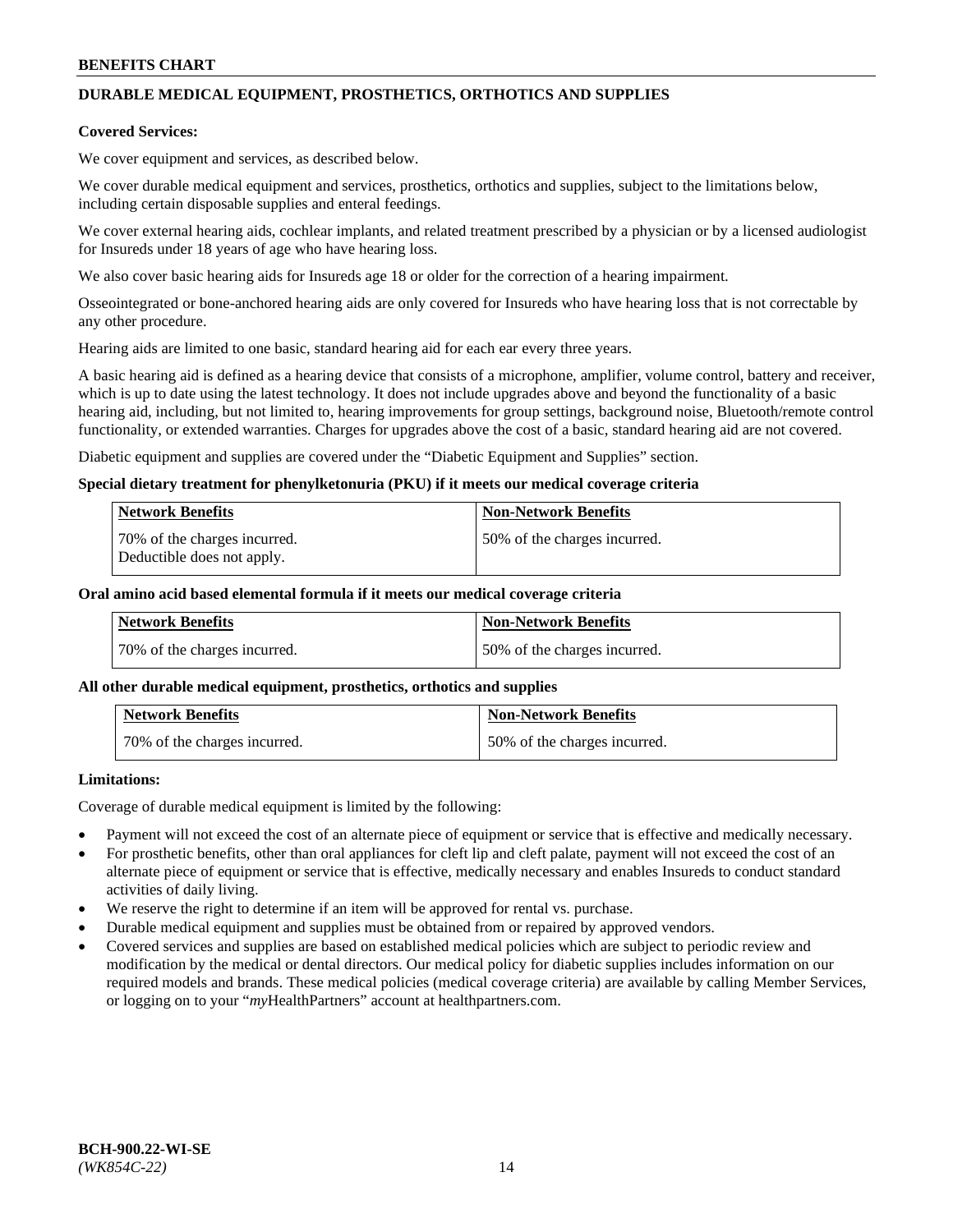## **Not Covered:**

Items which are not eligible for coverage include, but are not limited to:

- Replacement or repair of any covered items, if the items are (i) damaged or destroyed by misuse, abuse or carelessness, (ii) lost; or (iii) stolen.
- Duplicate or similar items.
- Labor and related charges for repair of any covered items which are more than the cost of replacement by an approved vendor.
- Sales tax, mailing, delivery charges, service call charges.
- Items which are primarily educational in nature or for hygiene, vocation, comfort, convenience or recreation.
- Communication aids or devices: equipment to create, replace or augment communication abilities including, but not limited to, speech processors, receivers, communication boards, or computer or electronic assisted communication.
- Implantable and osseointegrated or bone-anchored hearing aids and their fitting, except as specifically described in this Benefits Chart. This exclusion does not apply to cochlear implants.
- Eyeglasses, contact lenses and their fitting, measurement and adjustment, except as specifically described in this Benefits Chart.
- Hair prostheses (wigs).
- Household equipment which primarily has customary uses other than medical, such as, but not limited to, exercise cycles, air purifiers, central or unit air conditioners, water purifiers, non-allergenic pillows, mattresses or waterbeds.
- Household fixtures including, but not limited to, escalators or elevators, ramps, swimming pools and saunas.
- Modifications to the structure of the home including, but not limited to, wiring, plumbing or charges for installation of equipment.
- Vehicle, car or van modifications including, but not limited to, hand brakes, hydraulic lifts and car carrier.
- Rental equipment while owned equipment is being repaired by non-contracted vendors, beyond one month rental of medically necessary equipment.
- Other equipment and supplies, including but not limited to assistive devices, that we determine are not eligible for coverage.
- See "Services Not Covered" in the Certificate.

## **EMERGENCY AND URGENTLY NEEDED CARE SERVICES**

#### **Covered Services:**

We cover services for emergency care and urgently needed care if the services are otherwise eligible for coverage under the Certificate.

**Urgently needed care.** These are services to treat an unforeseen illness or injury that:

- are required in order to prevent a serious deterioration in your health; and
- cannot be delayed until the next available clinic or office hours.

| <b>Network Benefits</b>                                                                                  | <b>Non-Network Benefits</b> |
|----------------------------------------------------------------------------------------------------------|-----------------------------|
| 100% of the charges incurred, subject to a<br>copayment of \$60 per visit.<br>Deductible does not apply. | See Network Benefits.       |

**Emergency care.** These are services to treat:

- the sudden, unexpected onset of illness or injury which, if left untreated or unattended until the next available clinic or office hours, would result in hospitalization; or
- a condition requiring professional health services immediately necessary to preserve life or stabilize health.

Emergency care includes emergency services as defined in Division BB, Title I, Section 102 of the Consolidated Appropriations Act of 2021.

When reviewing claims for coverage of emergency services, our medical director will take into consideration a reasonable layperson's belief that the circumstances required immediate medical care that could not wait until the next working day or next available clinic appointment.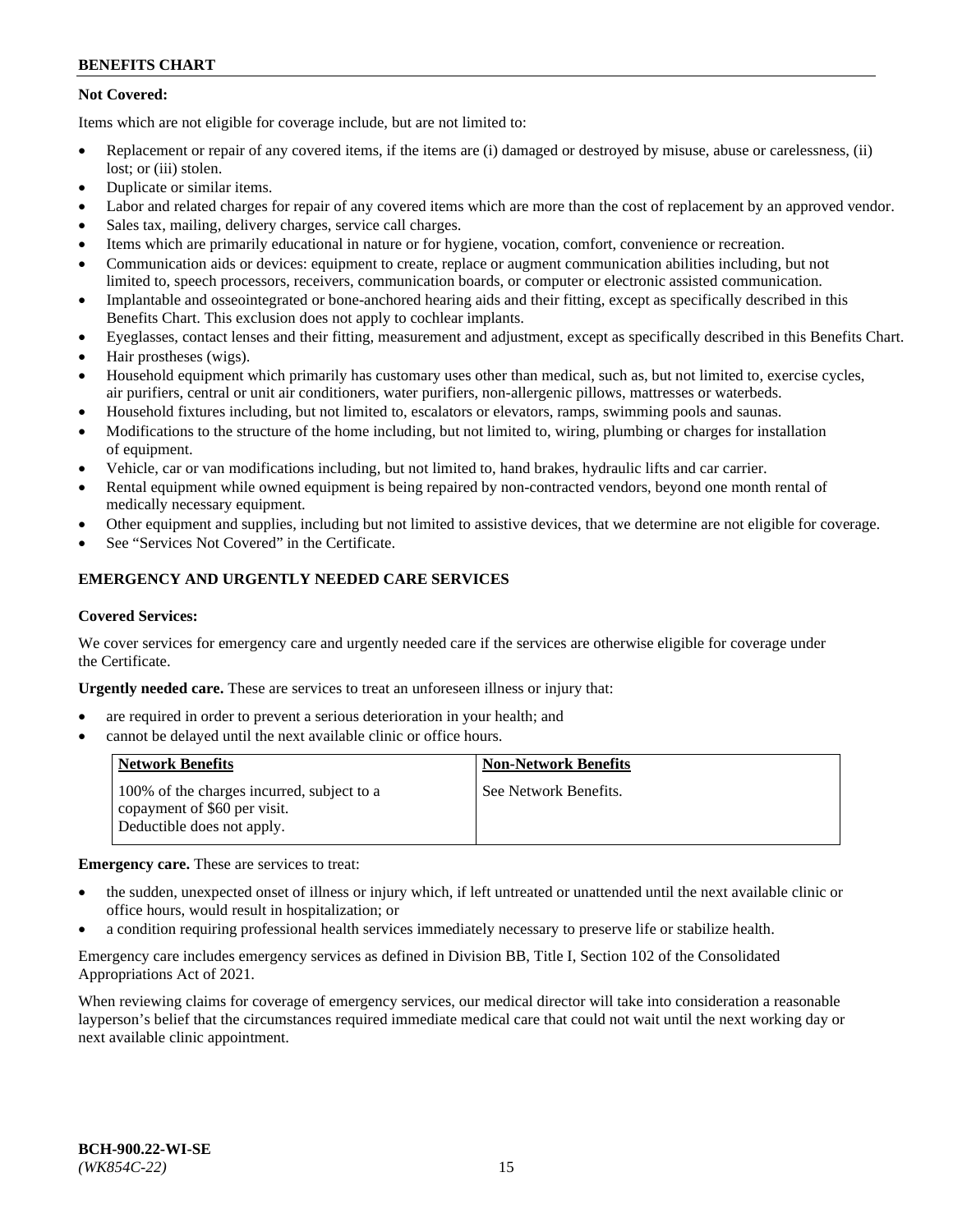#### **Emergency care in a hospital emergency room, including professional services of a physician**

| <b>Network Benefits</b>      | <b>Non-Network Benefits</b> |
|------------------------------|-----------------------------|
| 70% of the charges incurred. | See Network Benefits.       |

#### **Inpatient emergency care in a hospital**

| <b>Network Benefits</b>      | <b>Non-Network Benefits</b> |
|------------------------------|-----------------------------|
| 70% of the charges incurred. | See Network Benefits.       |

#### **Not Covered:**

• See "Services Not Covered" in the Certificate.

## **GENE THERAPY**

## **Covered Services:**

We cover gene therapy treatment if it meets our medical coverage criteria.

| <b>Network Benefits</b>                                                                                                                                                                                 | <b>Non-Network Benefits</b> |
|---------------------------------------------------------------------------------------------------------------------------------------------------------------------------------------------------------|-----------------------------|
| Coverage level is same as corresponding Network<br>Benefits, depending on type of service provided such as<br>Office Visits for Illness or Injury, Inpatient or<br><b>Outpatient Hospital Services.</b> | No coverage.                |

#### **Limitations:**

- Gene therapy must be provided by a designated provider.
- Specific types of gene therapy are limited to therapies and conditions specified in our medical coverage criteria.

## **Not Covered:**

• See "Services Not Covered" in the Certificate.

## **HEALTH EDUCATION**

## **Covered Services:**

We cover education for preventive services and education for the management of chronic health problems (such as diabetes).

| <b>Network Benefits</b>                                     | <b>Non-Network Benefits</b>  |
|-------------------------------------------------------------|------------------------------|
| 100% of the charges incurred.<br>Deductible does not apply. | 50% of the charges incurred. |

#### **Not Covered:**

• See "Services Not Covered" in the Certificate.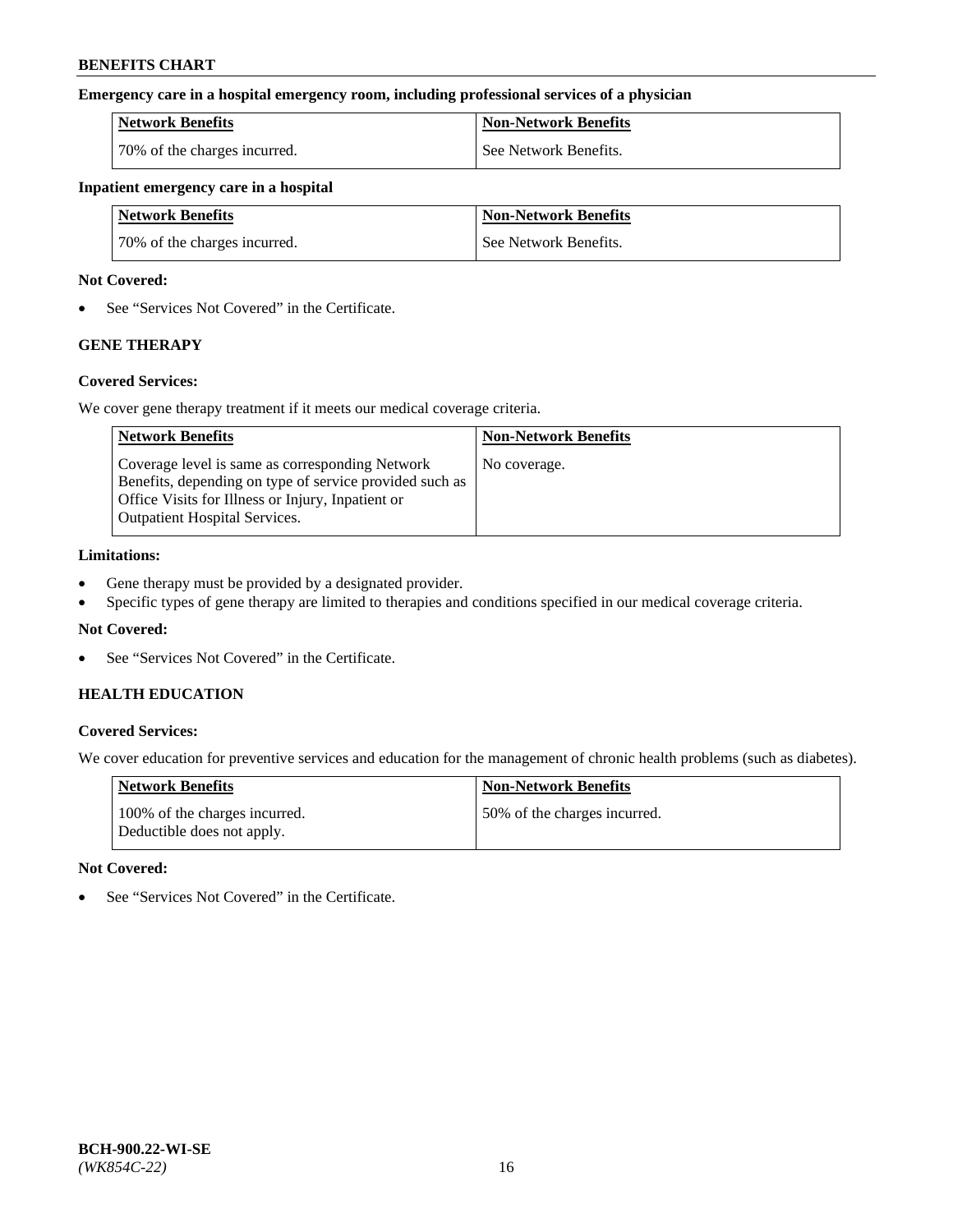## **HOME-BASED COMPREHENSIVE HEALTH RISK ASSESSMENT**

#### **Covered Services:**

If you meet our criteria for coverage, you may qualify for our home-based comprehensive health risk assessment program. The program covers a health assessment with a designated nurse practitioner.

| Network Benefits                                            | <b>Non-Network Benefits</b> |
|-------------------------------------------------------------|-----------------------------|
| 100% of the charges incurred.<br>Deductible does not apply. | No coverage.                |

#### **Not Covered:**

See "Services Not Covered" in the Certificate.

## **HOME HEALTH SERVICES**

#### **Covered Services:**

We cover skilled nursing services, physical therapy, occupational therapy, speech therapy, respiratory therapy and other therapeutic services, non-routine prenatal and postnatal services, routine postnatal well child visits as described in our medical coverage criteria, phototherapy services for newborns, home health aide services and other eligible home health services when provided in your home, if you are homebound (i.e., unable to leave home without considerable effort due to a medical condition). Lack of transportation does not constitute homebound status. For phototherapy services for newborns and high risk prenatal services, supplies and equipment are included.

We cover total parenteral nutrition/intravenous ("TPN/IV") therapy, equipment, supplies and drugs in connection with IV therapy. IV line care kits are covered under Durable Medical Equipment.

We cover palliative care benefits. Palliative care includes symptom management, education and establishing goals of care. We waive the requirement that you be homebound for a limited number of home visits for palliative care (as shown in this Benefits Chart), if you have a life-threatening, non-curable condition which has a prognosis of survival of two years or less. Additional palliative care visits are eligible under the home health services benefit if you are homebound and meet all other requirements defined in this section.

You do not need to be homebound to receive total parenteral nutrition/intravenous ("TPN/IV") therapy.

Home health services are eligible and covered only when:

- medically necessary; and
- provided as rehabilitative care, terminal care or maternity care; and
- ordered by a physician, and included in the written home care plan.

#### **Physical therapy, occupational therapy, speech therapy, respiratory therapy, home health aide services and palliative care**

| <b>Network Benefits</b>                                                                                  | <b>Non-Network Benefits</b>  |
|----------------------------------------------------------------------------------------------------------|------------------------------|
| 100% of the charges incurred, subject to a<br>copayment of \$60 per visit.<br>Deductible does not apply. | 50% of the charges incurred. |

If more than one home health visit occurs in a day, a separate copayment applies to each. For example, if an occupational therapist and a physical therapist visit an Insured in the same day, a separate copayment will be charged for each visit.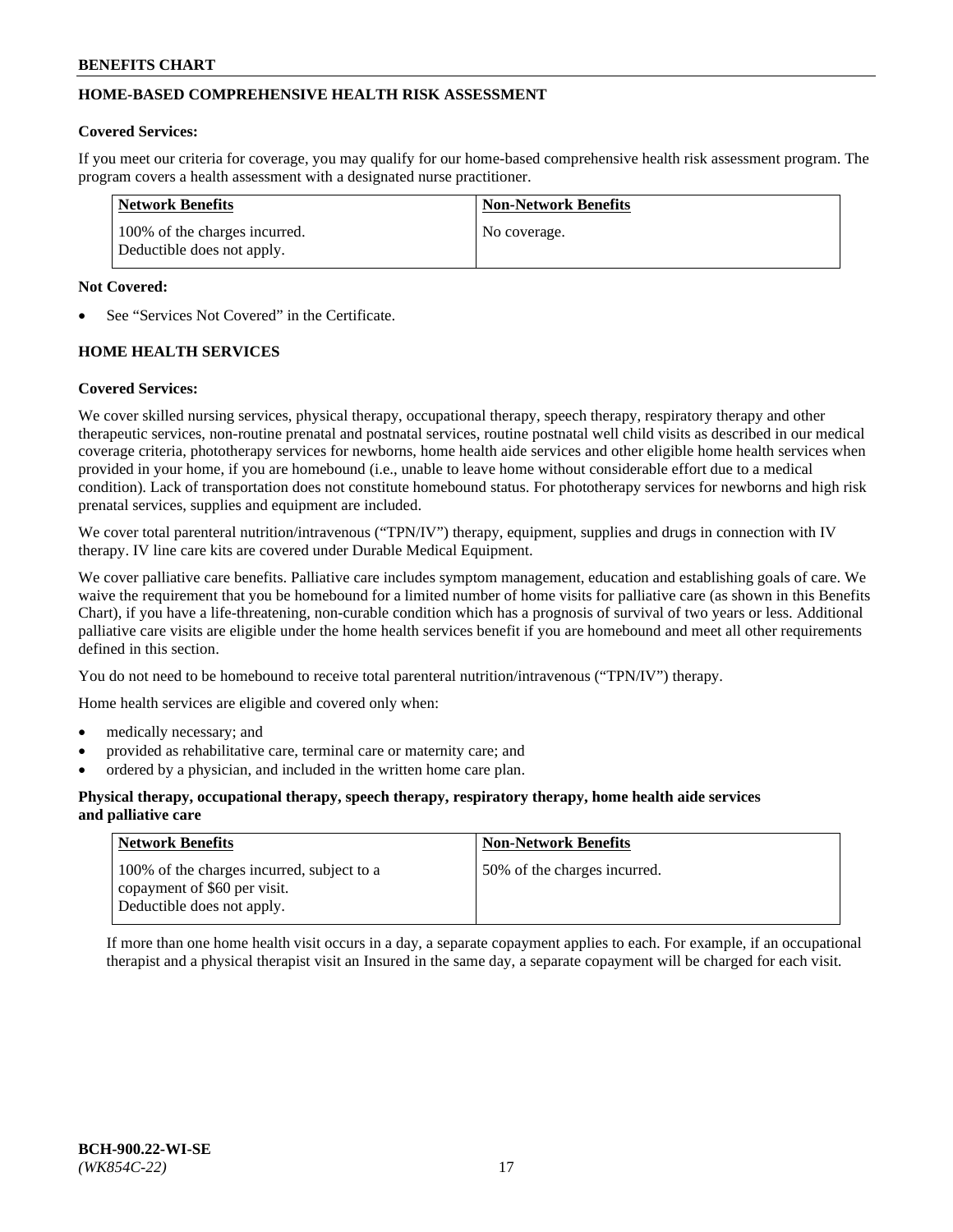#### **TPN/IV therapy, skilled nursing services, non-routine prenatal/postnatal services, and phototherapy**

| Network Benefits                                            | <b>Non-Network Benefits</b>  |
|-------------------------------------------------------------|------------------------------|
| 100% of the charges incurred.<br>Deductible does not apply. | 50% of the charges incurred. |

Each 24-hour visit (or shifts up to 24-hour visits) equals one visit and counts toward the Maximum visits for all other services shown below. Any visit that lasts less than 24 hours regardless of the length of the visit, will count as one visit toward the Maximum visits for all other services shown below. All visits must be medically necessary and benefit eligible.

#### **Routine postnatal well child visit**

| Network Benefits                                            | <b>Non-Network Benefits</b>  |
|-------------------------------------------------------------|------------------------------|
| 100% of the charges incurred.<br>Deductible does not apply. | 50% of the charges incurred. |

#### **Maximum visits for palliative care**

If you are eligible to receive palliative care in the home and you are not homebound, there is a maximum of 12 visits per calendar year.

## **Maximum visits for all services other than palliative care**

| Network Benefits               | <b>Non-Network Benefits</b>  |
|--------------------------------|------------------------------|
| 1.60 visits per calendar year. | 30 visits per calendar year. |

Each visit provided under the Network Benefits and Non-Network Benefits counts toward the maximums shown under both Maximum visits sections. The routine postnatal well child visits do not count toward the visit limit.

#### **Limitations:**

- Home health services are not provided as a substitute for a primary caregiver in the home or as relief (respite) for a primary caregiver in the home. We will not reimburse family members or residents in your home for the above services.
- A service shall not be considered a skilled nursing service merely because it is performed by, or under the direct supervision of, a licensed nurse. Where a service (such as tracheotomy suctioning or ventilator monitoring) or like services, can be safely and effectively performed by a non-medical person (or self-administered), without the direct supervision of a licensed nurse, the service shall not be regarded as a skilled nursing service, whether or not a skilled nurse actually provides the service. The unavailability of a competent person to provide a non-skilled service shall not make it a skilled service when a skilled nurse provides it. Only the skilled nursing component of so-called "blended" services (i.e. services which include skilled and non-skilled components) are covered under this Benefits Chart.

## **Not Covered:**

- Financial or legal counseling services.
- Housekeeping or meal services in your home.
- Private duty nursing services.
- Services provided by a family member or enrollee, or a resident in the enrollee's home.
- Vocational rehabilitation and recreational or educational therapy. Recreation therapy is therapy provided solely for the purpose of recreation, including, but not limited to: (a) requests for physical therapy or occupational therapy to improve athletic ability, and (b) braces or guards to prevent sports injuries.
- See "Services Not Covered" in the Certificate.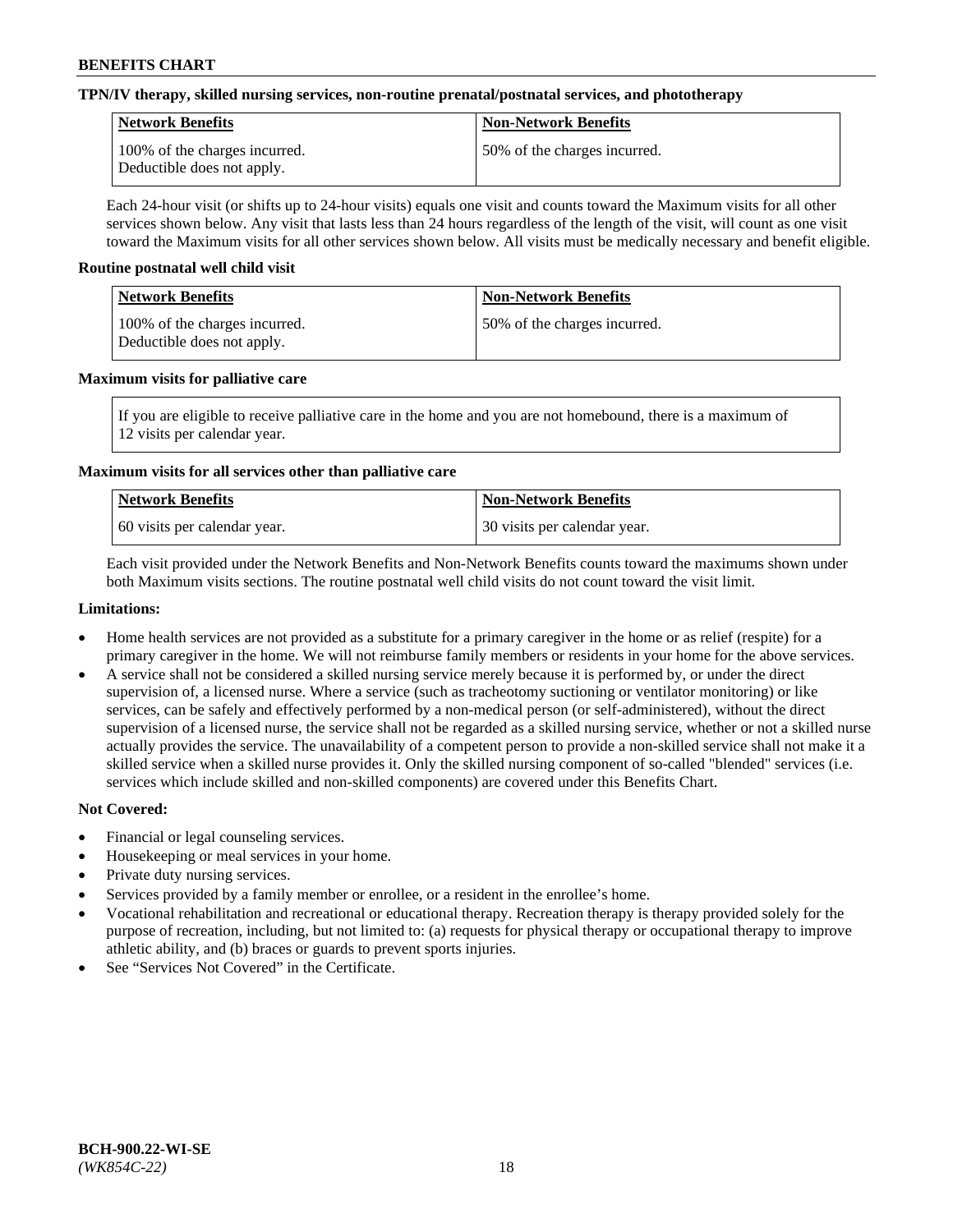## **HOME HOSPICE SERVICES**

#### **Applicable Definitions:**

**Part-time.** This is up to two hours of service per day, more than two hours is considered continuous care.

**Continuous Care.** This is from two to twelve hours of service per day provided by a registered nurse, licensed practical nurse, or home health aide, during a period of crisis in order to maintain a terminally ill patient at home.

**Appropriate Facility.** This is a nursing home, hospice residence, or other inpatient facility.

**Custodial Care Related to Hospice Services.** This means providing assistance in the activities of daily living and the care needed by a terminally ill patient which can be provided by primary caregiver (i.e., family member or friend) who is responsible for the patient's home care.

## **Covered Services:**

**Home hospice program.** We cover the services described below if you are terminally ill and accepted as a home hospice program participant. You must meet the eligibility requirements of the program, and elect to receive services through the home hospice program. The services will be provided in your home, with inpatient care available when medically necessary as described below. If you elect to receive hospice services, you do so in lieu of curative treatment for your terminal illness for the period you are enrolled in the home hospice program.

**Eligibility:** In order to be eligible to be enrolled in the home hospice program, you must: (1) be a terminally ill patient (prognosis of six months or less); (2) have chosen a palliative treatment focus (i.e., emphasizing comfort and supportive services rather than treatment attempting to cure the disease or condition); and (3) continue to meet the terminally ill prognosis as reviewed by our medical director or his or her designee over the course of care. You may withdraw from the home hospice program at any time.

**Eligible services:** Hospice services include the following services provided in accordance with an approved hospice treatment plan.

- Home health services:
	- Part-time care provided in your home by an interdisciplinary hospice team (which may include a physician, nurse, social worker, and spiritual counselor) and medically necessary home health services are covered.
	- o One or more periods of continuous care in your home or in a setting which provides day care for pain or symptom management, when medically necessary, will be covered.
	- Inpatient services: We cover medically necessary inpatient services.
- Other services:
	- Respite care is covered for care in your home or in an appropriate facility, to give your primary caregivers (i.e., family members or friends) rest and/or relief when necessary in order to maintain a terminally ill patient at home.
	- o Medically necessary medications for pain and symptom management.
	- o Semi-electric hospital beds and other durable medical equipment are covered.
	- o Emergency and non-emergency care is covered.

| Network Benefits                                            | <b>Non-Network Benefits</b>  |
|-------------------------------------------------------------|------------------------------|
| 100% of the charges incurred.<br>Deductible does not apply. | 50% of the charges incurred. |

Respite care is limited to 5 days per episode, and respite care and continuous care combined are limited to 30 days.

## **Not Covered:**

- Financial or legal counseling services.
- Housekeeping or meal services in your home.
- Custodial or maintenance care related to hospice services, whether provided in the home or in a nursing home.
- Any service not specifically described as covered services under this home hospice services benefits.
- Any services provided by members of your family or residents in your home.
- See "Services Not Covered" in the Certificate.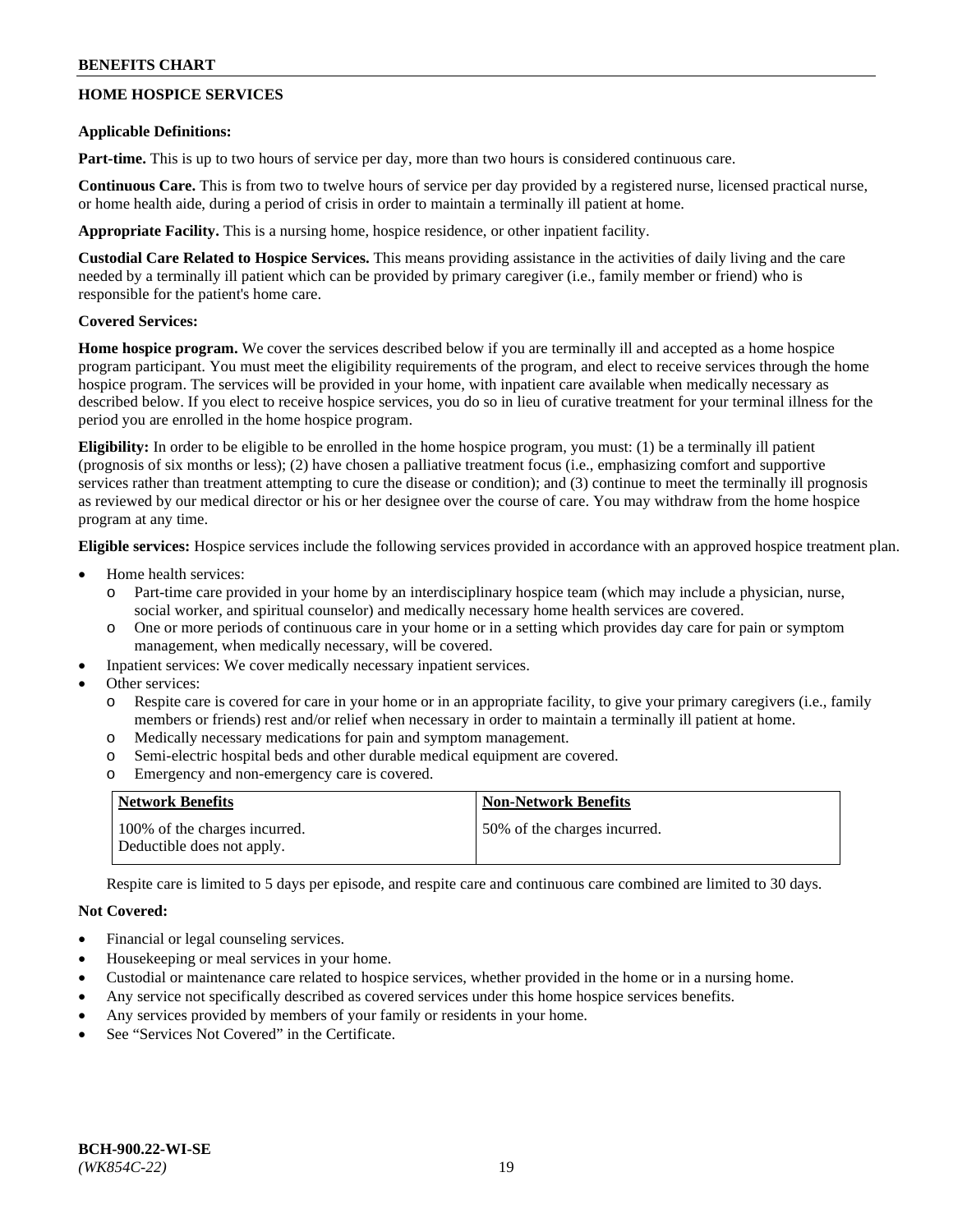## **HOSPITAL AND SKILLED NURSING FACILITY SERVICES**

#### **Covered Services:**

We cover services as described below.

#### **Medical or surgical hospital services**

**Inpatient hospital services:** We cover the following medical or surgical services, for the treatment of acute illness or injury, which require the level of care only provided in an acute care facility. These services must be authorized by a physician.

Inpatient hospital services include: room and board; the use of operating or maternity delivery rooms; intensive care facilities; newborn nursery facilities; general nursing care, anesthesia, laboratory and diagnostic imaging services, radiation therapy, physical therapy, prescription drugs or other medications administered during treatment, blood and blood products (unless replaced), and blood derivatives, and other diagnostic or treatment related hospital services; physician and other professional medical and surgical services provided while in the hospital, including gender confirmation surgery that meets medical coverage criteria.

We cover, following a vaginal delivery, a minimum of 48 hours of inpatient care for the mother and newborn child. We cover, following a caesarean section delivery, a minimum of 96 hours of inpatient care for the mother and newborn child.

Group health plans and health insurance issuers generally may not, under Federal law, restrict benefits for any hospital length of stay in connection with childbirth for the mother of newborn child to less than 48 hours following a vaginal delivery, or less than 96 hours following a caesarean section. However, Federal law generally does not prohibit the mother's or newborn's attending provider, after consulting with the mother, from discharging the mother or her newborn earlier than 48 hours (or 96 hours as applicable). In any case plans and issuers may not, under Federal law, require that a provider obtain authorization from the plan or the insurance issuer for prescribing a length of stay not in excess of 48 hours (or 96 hours).

| Network Benefits             | Non-Network Benefits         |
|------------------------------|------------------------------|
| 70% of the charges incurred. | 50% of the charges incurred. |

Each Insured's admission or confinement, including that of a newborn child, is separate and distinct from the admission or confinement of any other Insured.

**Outpatient hospital, ambulatory care or surgical facility services:** We cover the following medical and surgical services, for diagnosis or treatment of illness or injury on an outpatient basis. These services must be authorized by a physician.

Outpatient services include: use of operating rooms, maternity delivery rooms or other outpatient departments, rooms or facilities; and the following outpatient services: general nursing care, anesthesia, laboratory and diagnostic imaging services, radiation therapy, physical therapy, drugs administered during treatment, blood and blood products (unless replaced), and blood derivatives, and other diagnostic or treatment related outpatient services; physician and other professional medical and surgical services provided while an outpatient, including colonoscopies (starting at age 50, or under age 50 for people at high risk of colorectal cancer), and gender confirmation surgery that meets medical coverage criteria.

For Network Benefits, non-emergent, scheduled outpatient Magnetic Resonance Imaging (MRI) and Computed Tomography (CT) must be provided at a designated facility. Your physician or facility will obtain or verify prior authorization for these services, as needed.

To see the benefit level for diagnostic imaging services, laboratory services and physical therapy, see benefits under Diagnostic Imaging Services, Laboratory Services and Physical Therapy in this Benefits Chart.

| <b>Network Benefits</b>      | <b>Non-Network Benefits</b>   |
|------------------------------|-------------------------------|
| 70% of the charges incurred. | 150% of the charges incurred. |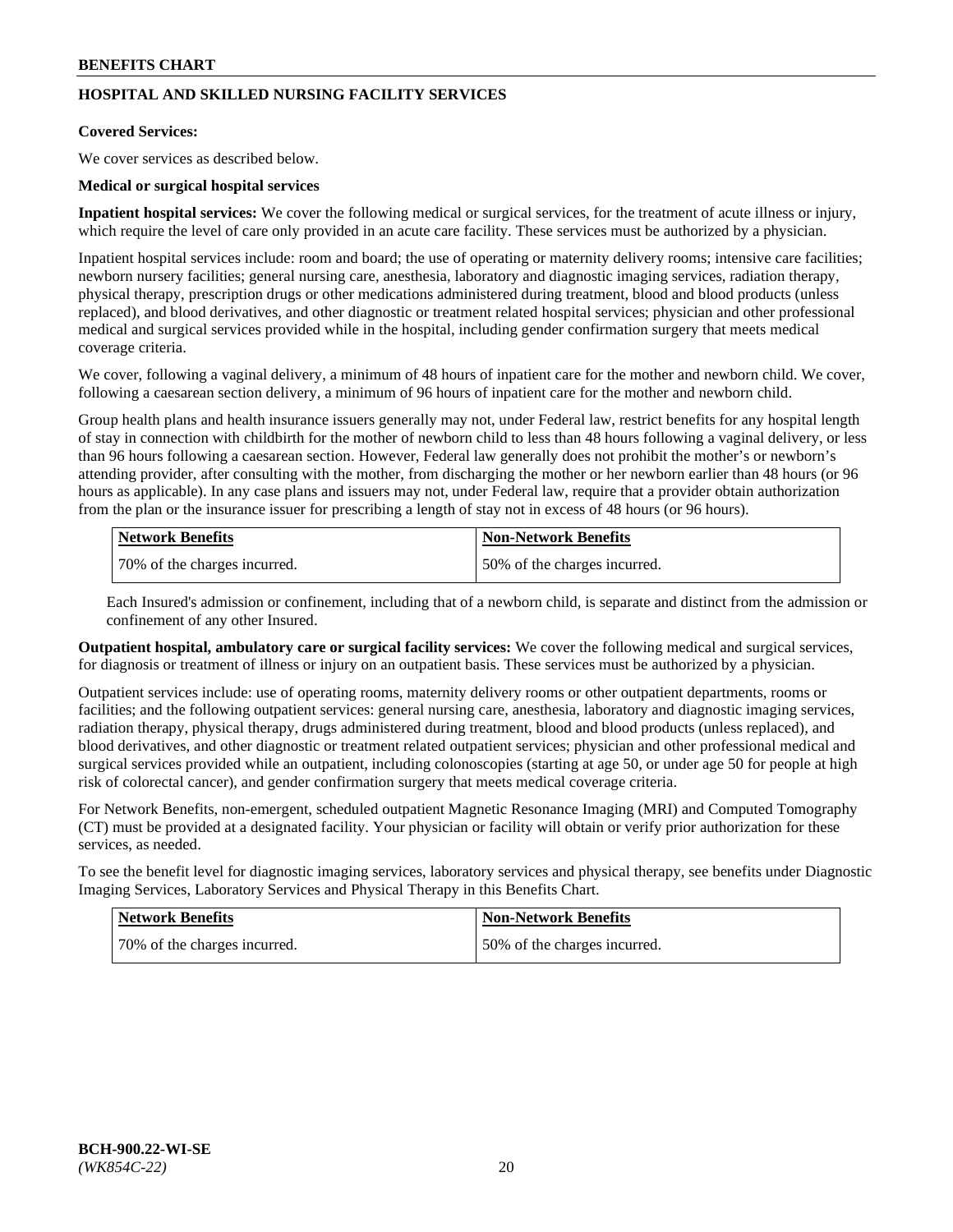### **Skilled nursing facility care:**

We cover room and board, daily skilled nursing and related ancillary services for post-acute treatment and rehabilitative care of illness or injury that meets medical coverage criteria. Rehabilitation services are limited to services where significant measurable progress is expected to occur within a reasonable period of time.

| Network Benefits                             | <b>Non-Network Benefits</b>                  |
|----------------------------------------------|----------------------------------------------|
| 170% of the charges incurred.                | 50% of the charges incurred.                 |
| Limited to a 30-day maximum per confinement. | Limited to a 30-day maximum per confinement. |

Each day of services provided under the Network Benefits and Non-Network Benefits, combined, applies toward the maximum shown above.

#### **Not Covered:**

- Services for items for personal convenience, such as television rental, are not covered.
- See "Services Not Covered" in the Certificate.

#### **INFERTILITY DIAGNOSIS**

#### **Covered Services:**

We cover the diagnosis of infertility. These services include diagnostic procedures and tests provided in connection with an infertility evaluation, office visits and consultations to diagnose infertility.

| Network Benefits                                           | <b>Non-Network Benefits</b>  |
|------------------------------------------------------------|------------------------------|
| 70% of the charges incurred.<br>Deductible does not apply. | 50% of the charges incurred. |

Coverage is limited to office visits and consultations to diagnose infertility. Treatment is not covered.

## **Not Covered:**

- Infertility/fertility treatment, including, but not limited to, office visits, laboratory services, diagnostic imaging services and fertility drugs; reversal of sterilization; and sperm, ova or embryo acquisition, retrieval or storage; however, we cover office visits and consultations to diagnose infertility.
- Services related to the establishment of surrogate pregnancy and fees for a surrogate. However, pregnancy and maternity services are covered for an Insured under this Benefits Chart, including a surrogate pregnancy.
- See "Services Not Covered" in the Certificate.

## **LABORATORY SERVICES**

#### **Covered Services:**

We cover laboratory tests when ordered by a provider and provided in a clinic or outpatient hospital facility. This includes blood tests to detect lead exposure in children between the ages of 6 months and 72 months.

To see the benefit level for inpatient hospital or skilled nursing facility services, see benefits under "Inpatient Hospital and Skilled Nursing Facility Services" in this Benefits Chart.

#### **Prostate-specific antigen (PSA) testing**

| Network Benefits                                            | <b>Non-Network Benefits</b>  |
|-------------------------------------------------------------|------------------------------|
| 100% of the charges incurred.<br>Deductible does not apply. | 50% of the charges incurred. |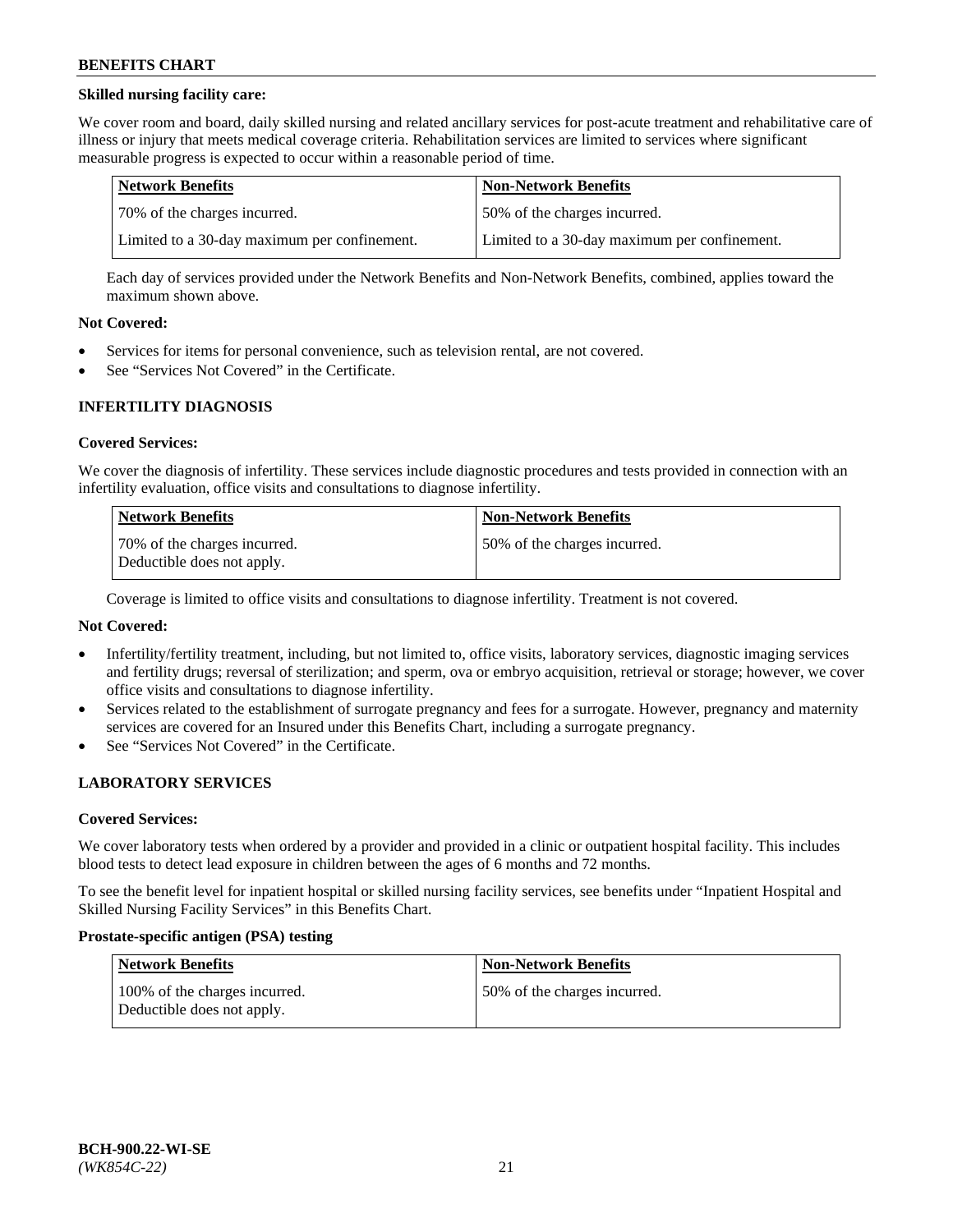#### **All other laboratory services**

#### **Services for illness or injury**

| Network Benefits                                            | <b>Non-Network Benefits</b>  |
|-------------------------------------------------------------|------------------------------|
| 100% of the charges incurred.<br>Deductible does not apply. | 50% of the charges incurred. |

## **Preventive services**

Laboratory services associated with preventive services are covered at the benefit level shown in the "Preventive Services" section of this Benefits Chart.

#### **Not Covered:**

See "Services Not Covered" in the Certificate.

## **MASTECTOMY RECONSTRUCTION BENEFIT**

#### **Covered Services:**

We cover reconstruction of the breast on which the mastectomy has been performed; surgery and reconstruction of the other breast to produce symmetrical appearance, and prostheses and physical complications of all stages of mastectomy, including lymphedemas.

| <b>Network Benefits</b>                               | <b>Non-Network Benefits</b>                           |
|-------------------------------------------------------|-------------------------------------------------------|
| Coverage level is same as corresponding Network       | Coverage level is same as corresponding Non-Network   |
| Benefits, depending on type of service provided, such | Benefits, depending on type of service provided, such |
| as Office Visits for Illness or Injury, Inpatient or  | as Office Visits for Illness or Injury, Inpatient or  |
| <b>Outpatient Hospital Services.</b>                  | Outpatient Hospital Services.                         |

#### **Not Covered:**

See "Services Not Covered" in the Certificate.

## **MEDICATION THERAPY DISEASE MANAGEMENT PROGRAM**

## **Covered Services:**

If you meet our criteria for coverage, you may qualify for our Medication Therapy Disease Management Program.

The program covers consultations with a designated Network pharmacist.

Covered services are based on established medical policies, which are subject to periodic review and modification by the medical directors. These medical policies (medical coverage criteria) are available by calling Member Services, or logging on to your "*my*HealthPartners" account at [healthpartners.com.](http://www.healthpartners.com/)

| <b>Network Benefits</b>                                     | <b>Non-Network Benefits</b> |
|-------------------------------------------------------------|-----------------------------|
| 100% of the charges incurred.<br>Deductible does not apply. | No coverage.                |

## **Not Covered:**

See "Services Not Covered" in the Certificate.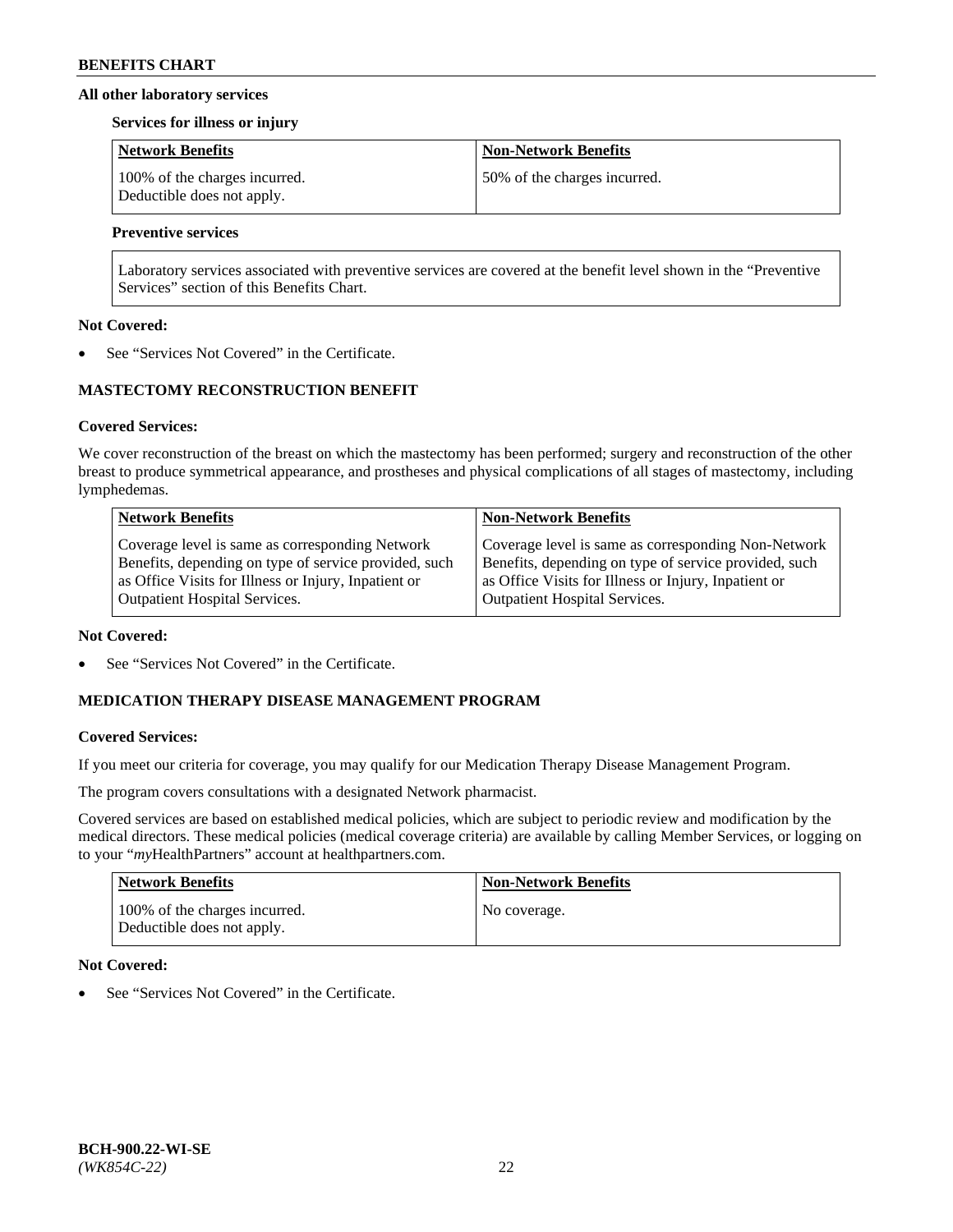# **OFFICE VISITS FOR ILLNESS OR INJURY**

### **Covered Services:**

We cover the following when medically necessary: professional medical and surgical services and related supplies, including biofeedback, of physicians and other health care providers; blood and blood products (unless replaced) and blood derivatives.

We cover diagnosis and treatment of illness or injury to the eyes. Where contact or eye glass lenses are prescribed as medically necessary for the post-operative treatment of cataracts or for the treatment of aphakia, acute or chronic corneal pathology, or keratoconus, we cover the initial evaluation, lenses and fitting. Insureds must pay for lens replacement beyond the initial pair.

Services received via video, E-visit or telephone are covered under the "Telehealth/Telemedicine Services" section.

#### **Office visits**

| Network Benefits                                                                                         | <b>Non-Network Benefits</b>  |
|----------------------------------------------------------------------------------------------------------|------------------------------|
| 100% of the charges incurred, subject to a<br>copayment of \$60 per visit.<br>Deductible does not apply. | 50% of the charges incurred. |

#### **Convenience clinics**

| <b>Network Benefits</b>                                                                                  | <b>Non-Network Benefits</b>  |
|----------------------------------------------------------------------------------------------------------|------------------------------|
| 100% of the charges incurred, subject to a<br>copayment of \$30 per visit.<br>Deductible does not apply. | 50% of the charges incurred. |

#### **Injections administered in a physician's office, other than immunizations**

#### **Allergy injections**

| <b>Network Benefits</b>                                                                                           | <b>Non-Network Benefits</b>  |
|-------------------------------------------------------------------------------------------------------------------|------------------------------|
| 100% of the charges incurred, subject to a<br>copayment of \$2 per date of service.<br>Deductible does not apply. | 50% of the charges incurred. |

## **All other injections**

| <b>Network Benefits</b>                                                                                           | <b>Non-Network Benefits</b>  |
|-------------------------------------------------------------------------------------------------------------------|------------------------------|
| 100% of the charges incurred, subject to a<br>copayment of \$2 per date of service.<br>Deductible does not apply. | 50% of the charges incurred. |

## **Not Covered:**

- Court ordered treatment, except as described in this Benefits Chart. Any resulting court ordered treatment for mental health services will be subject to the Certificate's requirement for medical necessity.
- See "Services Not Covered" in the Certificate.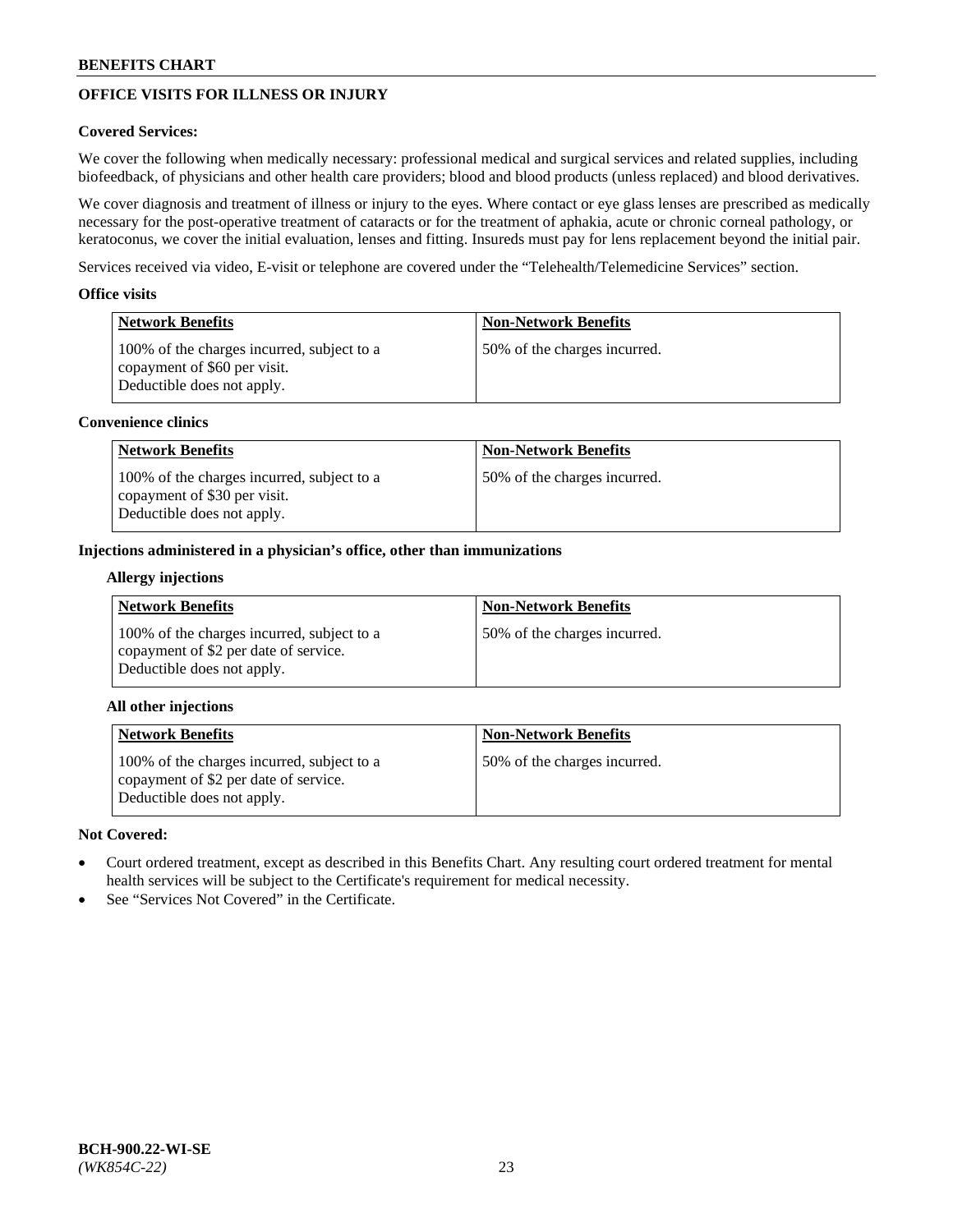# **PEDIATRIC EYEWEAR**

#### **Covered Services:**

We cover pediatric eyewear for children.

Routine eye exams are covered under the "Preventive Services" section.

| <b>Network Benefits</b>      | <b>Non-Network Benefits</b> |
|------------------------------|-----------------------------|
| 70% of the charges incurred. | No coverage.                |

#### **Limitations:**

- Coverage under this provision will continue until the end of the month in which the child turns age 19.
- Limited to one of the following per calendar year:
	- o one pair of eyeglasses including one set of prescription lenses, frames from our designated eyewear collection and anti-scratch coating; or
	- o one pair of non-disposable contact lenses; or
	- o a one-year supply of disposable contact lenses.
- Contact lens fittings are limited to two per calendar year.

## **Not Covered:**

- Frames that are not included in our designated eyewear collection. However, one pair of lenses will be covered if an Insured chooses frames outside our designated eyewear collection.
- More than one pair of lenses or frames or non-disposable contacts per calendar year, regardless of the reason. This includes replacement of eyeglasses or contact lenses due to loss, breakage, theft, or change in prescription.
- Safety glasses or goggles for sports or vocational reasons.
- Upgrades including, but not limited to, UV protection and no-line multifocal lenses.
- See "Services Not Covered" in the Certificate.

## **PHYSICAL THERAPY, OCCUPATIONAL THERAPY, SPEECH THERAPY AND OTHER SPECIFIED THERAPIES**

## **Covered Services:**

We cover the following physical therapy, occupational therapy and speech therapy services:

- Medically necessary rehabilitative care to correct the effects of illness or injury.
- Habilitative care rendered for congenital, developmental or medical conditions which have significantly limited the successful initiation of normal speech and normal motor development.

Massage therapy which is performed in conjunction with other treatment/modalities by a physical or occupational therapist is part of a prescribed treatment plan and is not billed separately is covered.

We cover services provided in a clinic. To see the benefit level for inpatient hospital or skilled nursing facility services, see benefits under "Inpatient Hospital and Skilled Nursing Facility Services".

#### **Rehabilitative care**

| <b>Network Benefits</b>                                                                                                                                                                                   | <b>Non-Network Benefits</b>                                                                                                   |
|-----------------------------------------------------------------------------------------------------------------------------------------------------------------------------------------------------------|-------------------------------------------------------------------------------------------------------------------------------|
| 100% of the charges incurred, subject to a<br>copayment of \$60 per visit.<br>Deductible does not apply.<br>Physical, Occupational and Speech Therapy are<br>limited to 20 visits each per calendar year. | 50% of the charges incurred.<br>Physical, Occupational and Speech Therapy are<br>limited to 20 visits each per calendar year. |

## **In addition to the services provided above, we cover a minimum of:**

- 20 visits per calendar year for pulmonary rehabilitation.
- 36 visits per calendar year for cardiac rehabilitation.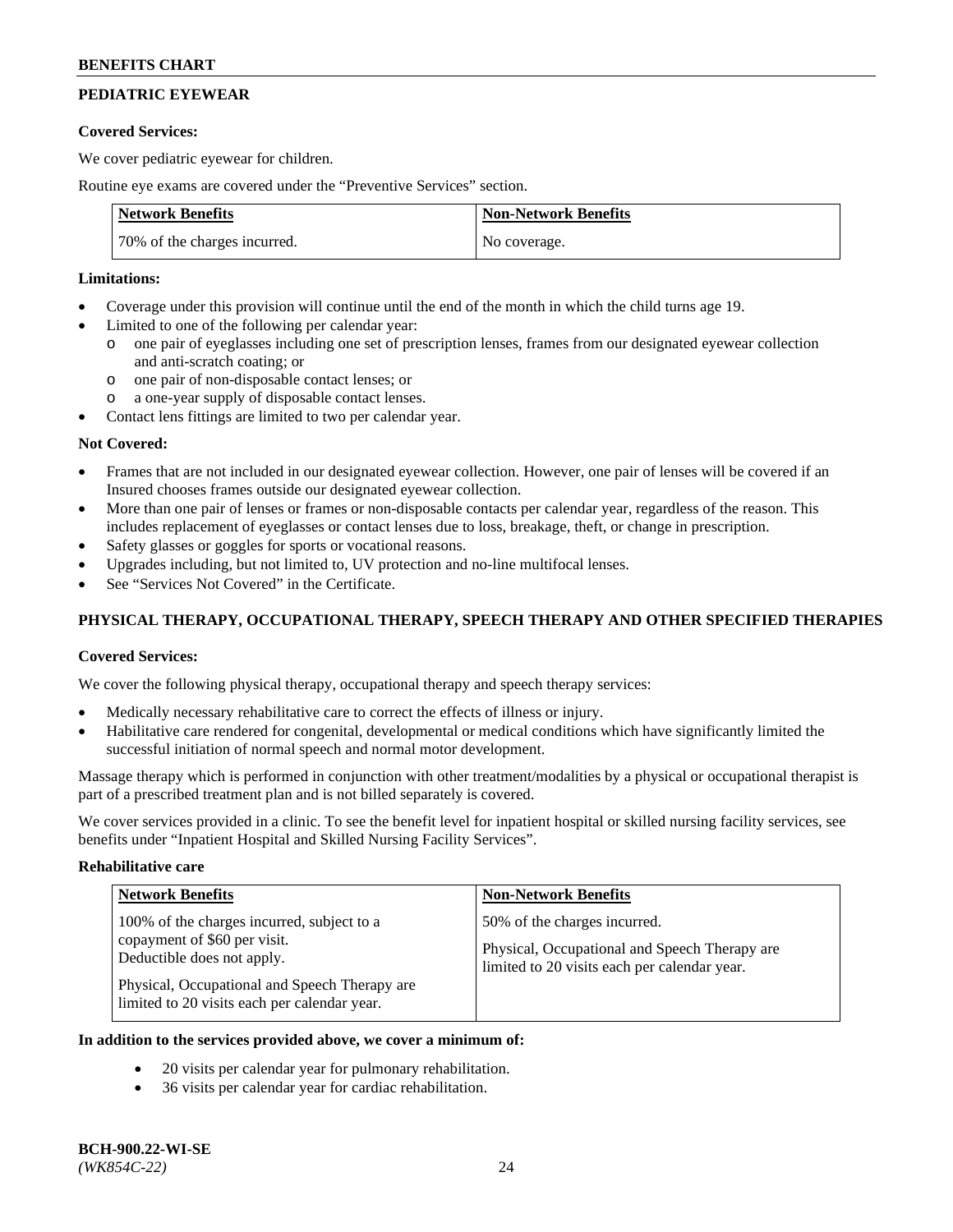- 30 visits per calendar year for post-cochlear implant aural therapy.
- 20 visits per calendar year for cognitive rehabilitation.

The maximum number of visits is combined for Network Benefits and Non-Network Benefits.

#### **Habilitative services**

| <b>Network Benefits</b>                                                                                                                                                                                   | <b>Non-Network Benefits</b>                                                                                                   |
|-----------------------------------------------------------------------------------------------------------------------------------------------------------------------------------------------------------|-------------------------------------------------------------------------------------------------------------------------------|
| 100% of the charges incurred, subject to a<br>copayment of \$60 per visit.<br>Deductible does not apply.<br>Physical, Occupational and Speech Therapy are<br>limited to 20 visits each per calendar year. | 50% of the charges incurred.<br>Physical, Occupational and Speech Therapy are<br>limited to 20 visits each per calendar year. |

The maximum number of visits is combined for Network Benefits and Non-Network Benefits.

#### **Not Covered:**

- Massage therapy for the purpose of comfort or convenience of the Insured.
- See "Services Not Covered" in the Certificate.

## **PRE-DIABETES DISEASE MANAGEMENT PROGRAM**

#### **Covered Services:**

If you meet criteria for coverage, you may qualify for the Pre-Diabetes Disease Management Program through Omada Health. The program covers group health coaching which focuses on weight loss, exercise, behavior modification and health education at select locations determined by the plan.

| <b>Network Benefits</b>                                     | <b>Non-Network Benefits</b> |
|-------------------------------------------------------------|-----------------------------|
| 100% of the charges incurred.<br>Deductible does not apply. | Not applicable.             |

## **Not Covered:**

See "Services Not Covered" in the Certificate.

## **PRESCRIPTION DRUG SERVICES**

#### **Covered Services:**

We cover prescription drugs and medications that can be self-administered or are administered in a physician's office.

We will refill a prescription for eye drops covered under this Benefits Chart if the Insured requests a refill and the original prescription specified that additional quantities would be needed, providing the refill request does not exceed the quantities needed, and the following conditions are met:

- If the Insured requests a 30-day refill supply, the request must be made between 22 and 30 days of the later of (a) the original date that the prescription was distributed to the Insured or (b) the date that the most recent refill was distributed to the Insured; or
- If the Insured requests a 90-day refill supply, the request must be made between 67 and 90 days of the later of (a) the original date that the prescription was distributed to the Insured or (b) the date that the most recent refill was distributed to the Insured.

**For Network Benefits, drugs and medications must be obtained at a Network pharmacy.**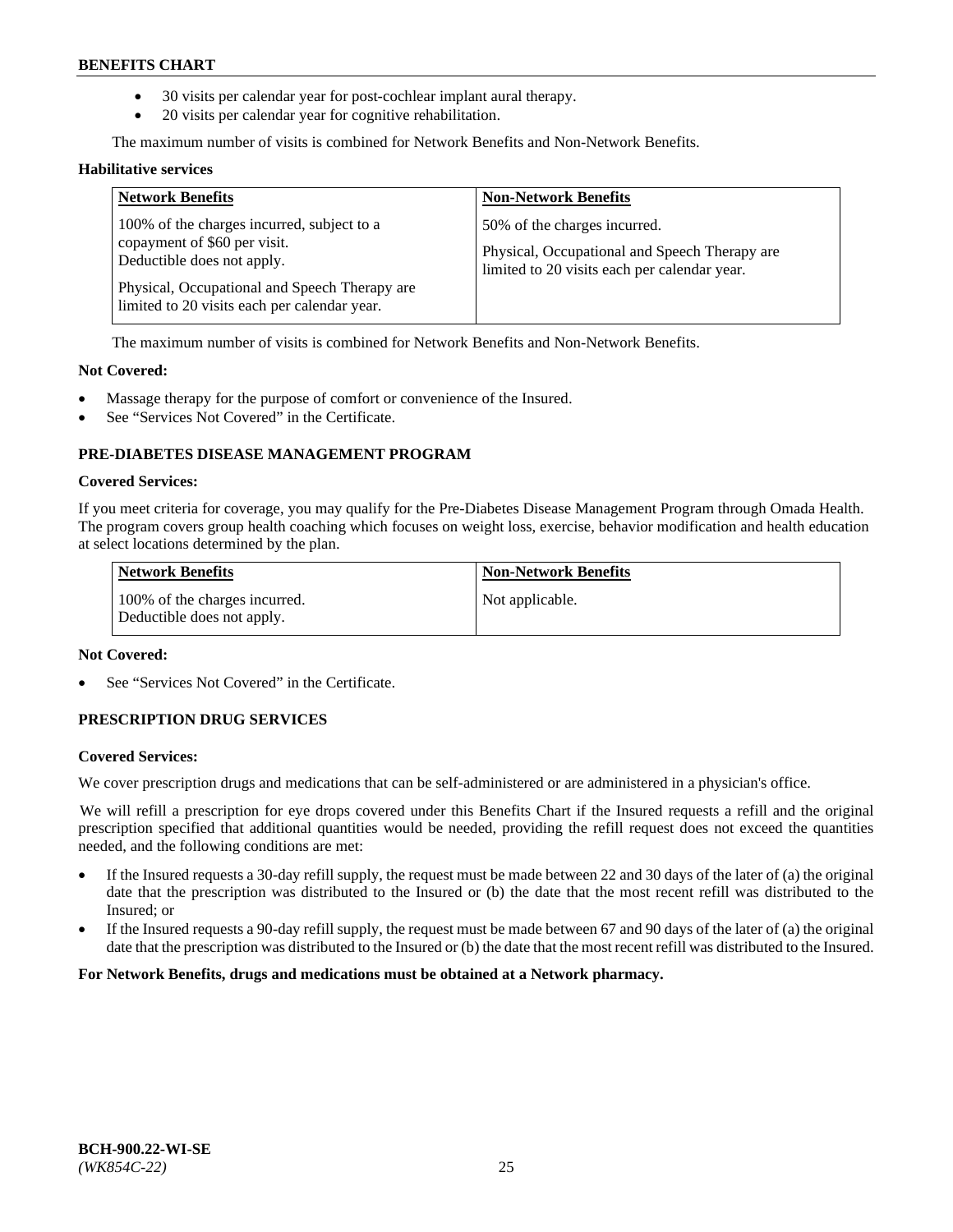## **If a copayment is required, you must pay one copayment for each 31-day supply, or portion thereof.**

# **Outpatient drugs (except as specified below)**

| <b>Network Benefits</b>                                                                                                                                                                                           | <b>Non-Network Benefits</b>  |
|-------------------------------------------------------------------------------------------------------------------------------------------------------------------------------------------------------------------|------------------------------|
| 100% of the charges incurred, subject to a copayment of<br>\$5 for generic low cost formulary drugs and 100% of<br>the charges incurred, subject to a copayment of \$25 for<br>generic high cost formulary drugs. | 50% of the charges incurred. |
| Brand name formulary drugs are covered at 100% of the<br>charges incurred, subject to a copayment of \$60.                                                                                                        |                              |
| In no event will your cost for a formulary insulin drug<br>exceed \$25.                                                                                                                                           |                              |
| Non-formulary drugs are covered at 100% of the<br>charges incurred, subject to a copayment of \$150.                                                                                                              |                              |
| Deductible does not apply.                                                                                                                                                                                        |                              |

**Oral chemotherapy drugs** are included on the specialty drug list. However, you pay the applicable outpatient drug copayment. As required by Wisconsin law, your maximum copayment will not be more than \$100 per prescription for a 31-day supply.

## **Mail order drugs**

| <b>Network Benefits</b>                                                                                                                                                         | <b>Non-Network Benefits</b>                                                                                                |
|---------------------------------------------------------------------------------------------------------------------------------------------------------------------------------|----------------------------------------------------------------------------------------------------------------------------|
| For your convenience, you may also get up to a<br>93-day supply of outpatient prescription drugs that<br>can be self-administered through the designated mail<br>order service. | Mail order drugs are only available through the<br>designated mail order service.<br>See Network Mail Order Drugs Benefit. |
| Specialty drugs are not available through the mail<br>order service.                                                                                                            |                                                                                                                            |

## **Specialty drugs which are self-administered**

| <b>Network Benefits</b>                                                                                              | <b>Non-Network Benefits</b> |
|----------------------------------------------------------------------------------------------------------------------|-----------------------------|
| 80% of the charges incurred.<br>Deductible does not apply.                                                           | No coverage.                |
| Specialty drugs are limited to drugs on the<br>specialty drug list and must be obtained from a<br>designated vendor. |                             |

**Oral chemotherapy drugs** are included on the specialty drug list. However, you pay the applicable outpatient drug copayment. As required by Wisconsin law, your maximum copayment will not be more than \$100 per prescription for a 31-day supply.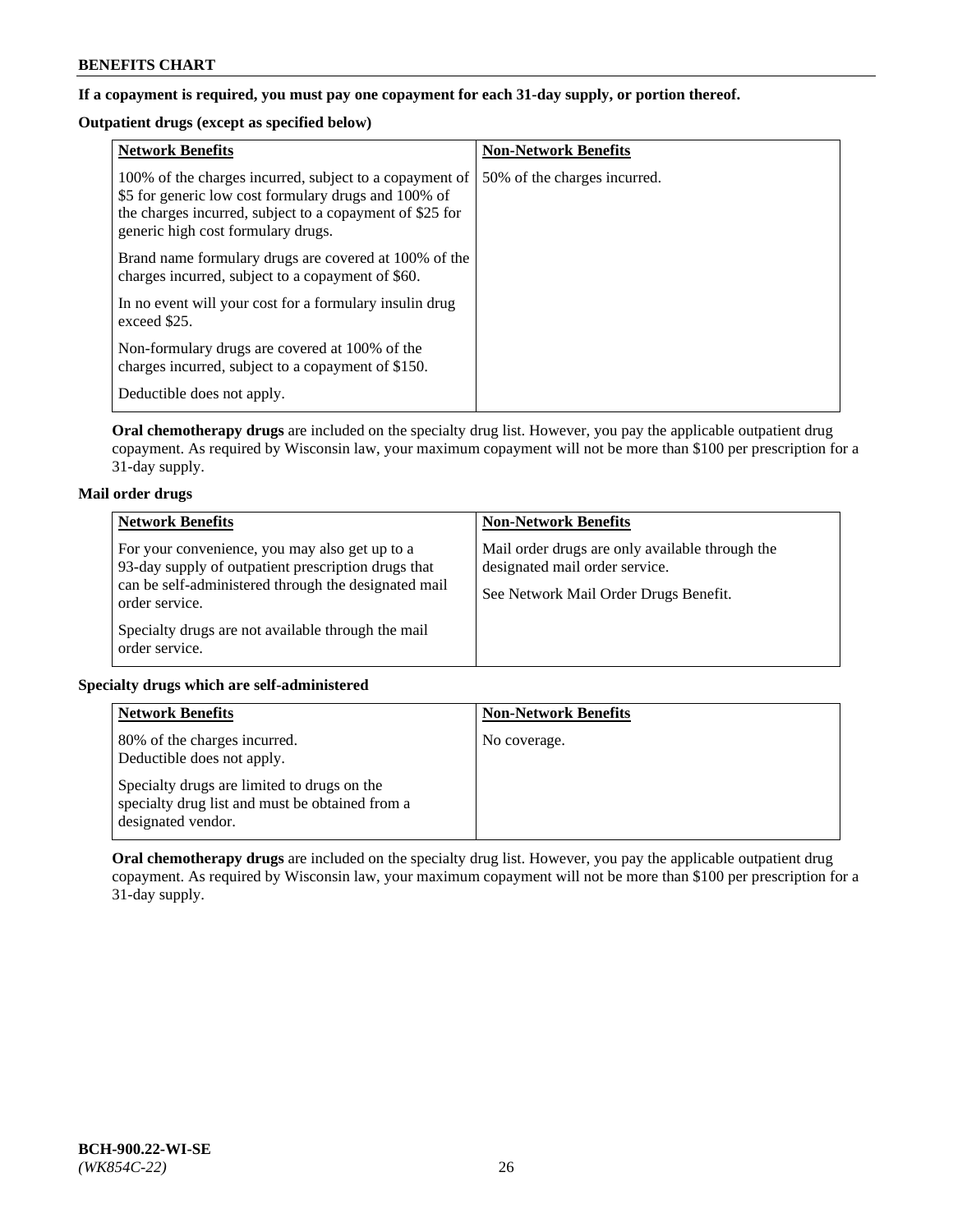## **Tobacco cessation drugs. All FDA approved tobacco cessation drugs are covered.**

| Network Benefits                                            | <b>Non-Network Benefits</b>  |
|-------------------------------------------------------------|------------------------------|
| 100% of the charges incurred.<br>Deductible does not apply. | 50% of the charges incurred. |

#### **Contraceptive drugs**

| <b>Network Benefits</b>                                                                                                                                         | <b>Non-Network Benefits</b>  |
|-----------------------------------------------------------------------------------------------------------------------------------------------------------------|------------------------------|
| 100% of the charges incurred for formulary drugs.<br>Deductible does not apply.                                                                                 | 50% of the charges incurred. |
| If a physician requests that a non-formulary<br>contraceptive drug be dispensed as written, the drug<br>will be covered at 100%, not subject to the deductible. |                              |

**ACA preventive medications.** We cover preventive medications currently recommended by USPSTF with an A or B rating if they are prescribed by your medical provider and they are listed on our Commercial ACA Preventive Drug List. Preventive medications are subject to periodic review and modification. Changes would be effective in accordance with the federal rules and reflected in our current medical coverage criteria for preventive care services.

| <b>Network Benefits</b>                                     | <b>Non-Network Benefits</b>  |
|-------------------------------------------------------------|------------------------------|
| 100% of the charges incurred.<br>Deductible does not apply. | 50% of the charges incurred. |

## **Limitations:**

- Certain drugs may require prior authorization as indicated on the formulary. HealthPartners may require prior authorization for the drug and also the site where the drug will be provided. Certain drugs are subject to our utilization review process and quantity limits.
- Certain non-formulary drugs require prior authorization. In addition, certain drugs may be subject to any quantity limits applied as part of our trial program. The trial drug program applies to new prescriptions for certain drugs which have high toxicity, low tolerance, high costs and/or high potential for waste. Trial drugs are indicated on the formulary and/or the specialty drug list. Your first fill of a trial drug may be limited to less than a month supply. If the drug is well tolerated and effective, you will receive the remainder of your first month supply.
- If an Insured requests a brand name drug when there is a generic equivalent, the brand name drug will be covered up to the charge that would apply to the generic drug, minus any required copayment. If a physician requests that a brand name drug be dispensed as written, the drug will be paid at the non-formulary benefit.
- We may require insureds to try over-the-counter (OTC) drug alternatives before approving more costly formulary prescription drugs.
- Unless otherwise specified in the "Prescription Drug Services" section, you may receive up to a 31-day supply per prescription.
- A 93-day supply will be covered and dispensed only at pharmacies that participate in our extended day supply program.
- New prescriptions to treat certain chronic conditions are limited to a 31-day supply.
- No more than a 31-day supply of specialty drugs will be covered and dispensed at a time, unless it is a manufacturer supplied drug that cannot be split that supplies the insured with more than a 31-day supply.

**Not Covered:**Replacement of prescription drugs, medications, equipment and supplies due to loss, damage or theft.

- Nonprescription (over-the-counter) drugs or medications, including, but not limited to, vitamins, supplements, homeopathic remedies, and non-FDA approved drugs, unless listed on the formulary and prescribed by a physician or legally authorized health care provider under applicable state and federal law. This exclusion does not include over-thecounter contraceptives for women as allowed under the Affordable Care Act when the Insured obtains a prescription for the item. In addition, if the Insured obtains a prescription, this exclusion does not include aspirin to prevent cardiovascular disease for men and women of certain ages; folic acid supplements for women who may become pregnant; fluoride chemoprevention supplements for children without fluoride in their water source; and iron supplements for children ages 6-12 months who are at risk for anemia.
- All drugs for the treatment of sexual dysfunction.
- All drugs for the treatment of growth deficiency.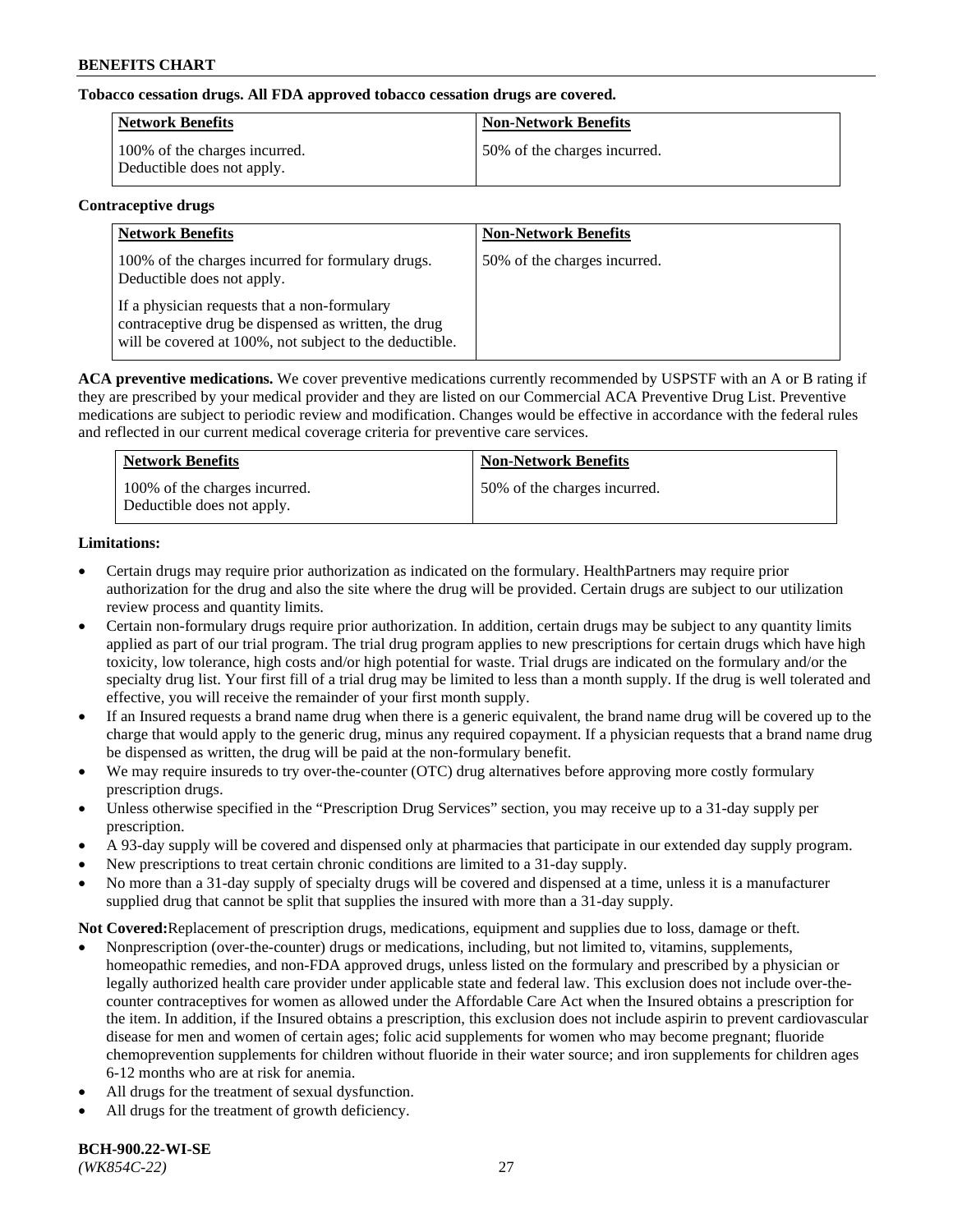- Fertility drugs.
- Medical cannabis.
- Drugs on the Excluded Drug List. The Excluded Drug List includes select drugs within a therapy class that are not eligible for coverage. This includes drugs that may be excluded for certain indications. The Excluded Drug List is available at [healthpartners.com.](http://www.healthpartners.com/)
- Drugs that are newly approved by the FDA until they are reviewed and approved by HealthPartners Pharmacy and Therapeutics Committee.
- Medical devices approved by the FDA will not be covered under the "Prescription Drug Services" section unless they are on our formulary. Covered medical devices are generally submitted and reimbursed under your medical benefits.
- See "Services Not Covered" in the Certificate.

# **PREVENTIVE SERVICES**

#### **Applicable Definitions:**

**Routine Preventive Services** are routine health care services that include screenings, check-ups and counseling to prevent illness, disease or other health problems before symptoms occur.

**Diagnostic Services** are services to help a provider understand your symptoms, diagnose illness and decide what treatment may be needed. They may be the same services that are listed as preventive services, but they are being used as diagnostic services. Your provider will determine if these services are preventive or diagnostic. These services are not preventive if received as part of a visit to diagnose, manage or maintain an acute or chronic medical condition, illness or injury. When that occurs, unless otherwise indicated below, standard deductibles, copayments or coinsurance apply.

#### **Covered Services:**

We cover preventive services that meet any of the requirements under the Affordable Care Act (ACA) shown in the bulleted items below. These preventive services are covered at 100% under the Network Benefits with no deductible, copayments or coinsurance. (If a preventive service is not required by the ACA and it is covered at a lower benefit level, it will be specified below.) Preventive benefits mandated under the ACA are subject to periodic review and modification. Changes would be effective in accordance with the federal rules. Preventive services mandated by the ACA include:

- Evidence-based items or services that have in effect a rating of A or B in the current recommendations of the United States Preventive Services Task Force with respect to the individual;
- Immunizations for routine use in children, adolescents, and adults that have in effect a recommendation from the Advisory Committee on Immunization Practices of the Centers for Disease Control and Prevention with respect to the individual;
- With respect to infants, children, and adolescents, evidence-informed preventive care and screenings provided for in comprehensive guidelines supported by the Health Resources and Services Administration; and
- With respect to women, preventive care and screenings provided for in comprehensive guidelines supported by the Health Resources and Services Administration.

Covered services are based on established medical policies, which are subject to periodic review and modification by the medical or dental directors. These medical policies (medical coverage criteria) are available by calling Member Services, or logging on to your "*my*HealthPartners" account at [healthpartners.com.](https://www.healthpartners.com/hp/index.html)

#### **ACA and state mandated preventive services are covered as follows:**

**Routine health exams and periodic health assessments.** A physician or health care provider will counsel you as to how often health assessments are needed based on age, sex and health status. This includes screening and counseling for tobacco cessation and all FDA approved tobacco cessation medications including over-the-counter drugs (as shown in the Prescription Drug Services section).

| <b>Network Benefits</b>                                     | <b>Non-Network Benefits</b>  |
|-------------------------------------------------------------|------------------------------|
| 100% of the charges incurred.<br>Deductible does not apply. | 50% of the charges incurred. |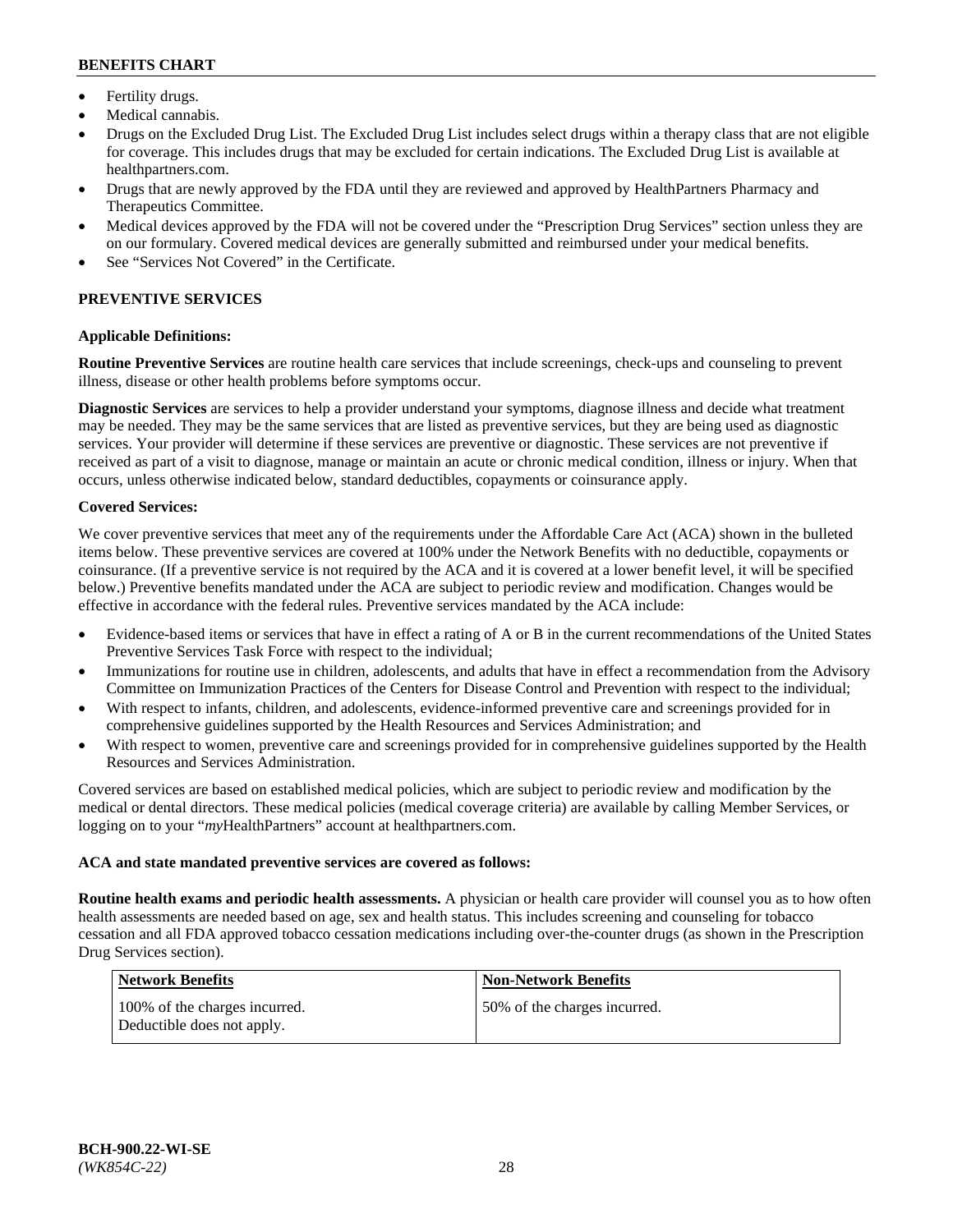**Child health supervision services.** This includes pediatric preventive services such as newborn screenings, appropriate immunizations, developmental assessments and laboratory services appropriate to the age of the child from birth to 72 months and appropriate immunizations to age 18.

| Network Benefits                                            | <b>Non-Network Benefits</b>  |
|-------------------------------------------------------------|------------------------------|
| 100% of the charges incurred.<br>Deductible does not apply. | 50% of the charges incurred. |

#### **Routine prenatal care and exams**

| Network Benefits                                            | <b>Non-Network Benefits</b>  |
|-------------------------------------------------------------|------------------------------|
| 100% of the charges incurred.<br>Deductible does not apply. | 50% of the charges incurred. |

**Routine postnatal care.** This includes health exams, assessments, education and counseling relating to the period immediately after childbirth.

| Network Benefits                                            | <b>Non-Network Benefits</b>  |
|-------------------------------------------------------------|------------------------------|
| 100% of the charges incurred.<br>Deductible does not apply. | 50% of the charges incurred. |

**Routine screening procedures for cancer.** This includes colorectal screening and other cancer screenings recommended by the USPSTF with an A or B rating. Women's preventive health services below describe additional routine screening procedures for cancer.

| Network Benefits                                            | <b>Non-Network Benefits</b>  |
|-------------------------------------------------------------|------------------------------|
| 100% of the charges incurred.<br>Deductible does not apply. | 50% of the charges incurred. |

**Professional voluntary family planning services.** This includes services to prevent or delay a pregnancy, including counseling and education. Services must be provided by a licensed provider.

| <b>Network Benefits</b>                                     | <b>Non-Network Benefits</b>  |
|-------------------------------------------------------------|------------------------------|
| 100% of the charges incurred.<br>Deductible does not apply. | 50% of the charges incurred. |

#### **Adult immunizations**

| <b>Network Benefits</b>                                     | <b>Non-Network Benefits</b>   |
|-------------------------------------------------------------|-------------------------------|
| 100% of the charges incurred.<br>Deductible does not apply. | 150% of the charges incurred. |

**Women's preventive health services.** This includes mammograms, screenings for cervical cancer (pap smears), breast pumps, human papillomavirus (HPV) testing, counseling for sexually transmitted infections, counseling and screening for human immunodeficiency virus (HIV), and all FDA approved contraceptive methods as prescribed by a doctor, sterilization procedures, education and counseling (see the Prescription Drug Services section for coverage of oral contraceptive drugs). We also provide genetic screening for BRCA if someone in your family has the gene or you have a diagnosis of cancer.

The U.S. Preventive Services Task Force (USPSTF) recommends screening mammography, with or without clinical breast examination (CBE), every 1-2 years for women aged 40 and older. For women age 50 and older, we cover an annual mammogram.

| <b>Network Benefits</b>                                     | <b>Non-Network Benefits</b>   |
|-------------------------------------------------------------|-------------------------------|
| 100% of the charges incurred.<br>Deductible does not apply. | 150% of the charges incurred. |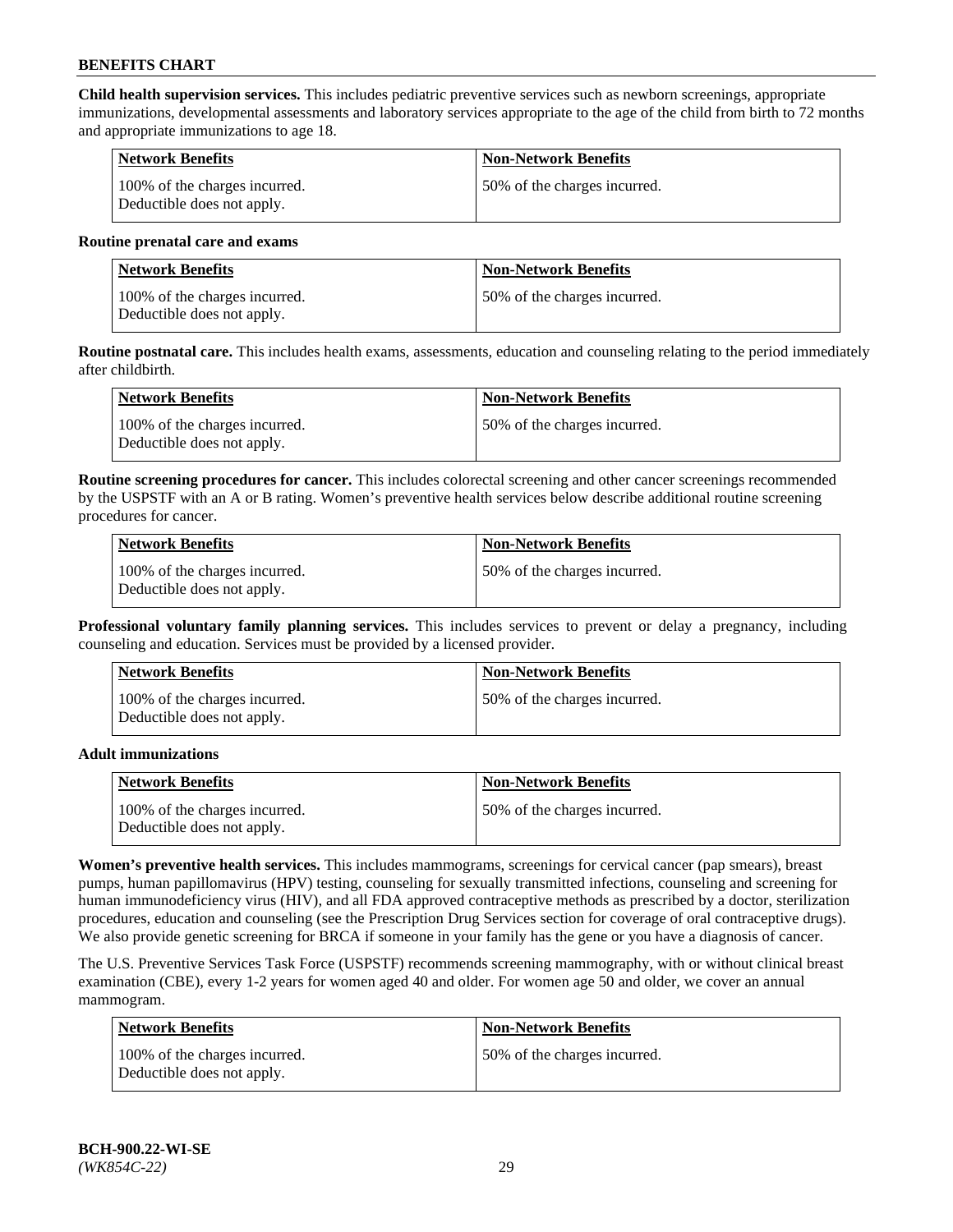**Obesity screening and management.** We cover obesity screening and counseling for all ages during a routine preventive care exam. If you are age 18 or older and have a body mass index of 30 or more, we also cover intensive obesity management to help you lose weight. Your primary care doctor can coordinate these services.

| <b>Network Benefits</b>                                     | <b>Non-Network Benefits</b>  |
|-------------------------------------------------------------|------------------------------|
| 100% of the charges incurred.<br>Deductible does not apply. | 50% of the charges incurred. |

#### **In addition to any ACA or state mandated preventive services referenced above, we cover the following eligible services:**

#### **Routine eye and hearing exams**

| <b>Network Benefits</b>                                     | <b>Non-Network Benefits</b>  |
|-------------------------------------------------------------|------------------------------|
| 100% of the charges incurred.<br>Deductible does not apply. | 50% of the charges incurred. |

**Ovarian cancer surveillance test for women who are at risk.** "At risk for ovarian cancer" means (1) having a family history that includes any of the following: one or more first-degree or second-degree relatives with ovarian cancer, clusters of female relatives with breast cancer or nonpolyposis colorectal cancer; or (2) testing positive for BRCA1 or BRCA2 mutations. "Surveillance test for ovarian cancer" means annual screening using CA-125 serum tumor marker testing, transvaginal ultrasound, pelvic examination or other proven ovarian screening tests currently being evaluated by the federal Food and Drug Administration or by the National Cancer Institute.

| <b>Network Benefits</b>                               | <b>Non-Network Benefits</b>                           |
|-------------------------------------------------------|-------------------------------------------------------|
| Coverage level is same as corresponding Network       | Coverage level is same as corresponding Non-Network   |
| Benefits, depending on type of service provided, such | Benefits, depending on type of service provided, such |
| as Diagnostic Imaging Services, Laboratory Services   | as Diagnostic Imaging Services, Laboratory Services   |
| or Office Visits for Illness or Injury, or Preventive | or Office Visits for Illness or Injury, or Preventive |
| Services.                                             | Services.                                             |

**Limitations:**Services are not preventive if received as part of a visit to diagnose, manage or maintain an acute or chronic medical condition, illness or injury. When that occurs, unless otherwise indicated above, standard deductibles, copayments or coinsurance apply.

#### **Not Covered:**

See "Services Not Covered" in the Certificate.

## **TELEHEALTH/TELEMEDICINE SERVICES**

## **Definitions:**

**Telehealth, Telemedicine, or Virtual Care.** This is a means of communication between a health care professional and a patient. This includes the use of secure electronic information, imaging, and communication technologies, including:

- interactive audio or audio-video
- interactive audio with store-and-forward technology
- chat-based and email-based systems
- physician-to-physician consultation
- patient education
- data transmission
- data interpretation
- digital diagnostics (algorithm-enabled diagnostic support)
- digital therapeutics (the use of personal health devices and sensors, either alone or in combination with conventional drug therapies, for disease prevention and management)

#### Services can be delivered:

Synchronously: the patient and health care professional are engaging with one another at the same time; or Asynchronously: the patient and health care professional engage with each other at different points in time.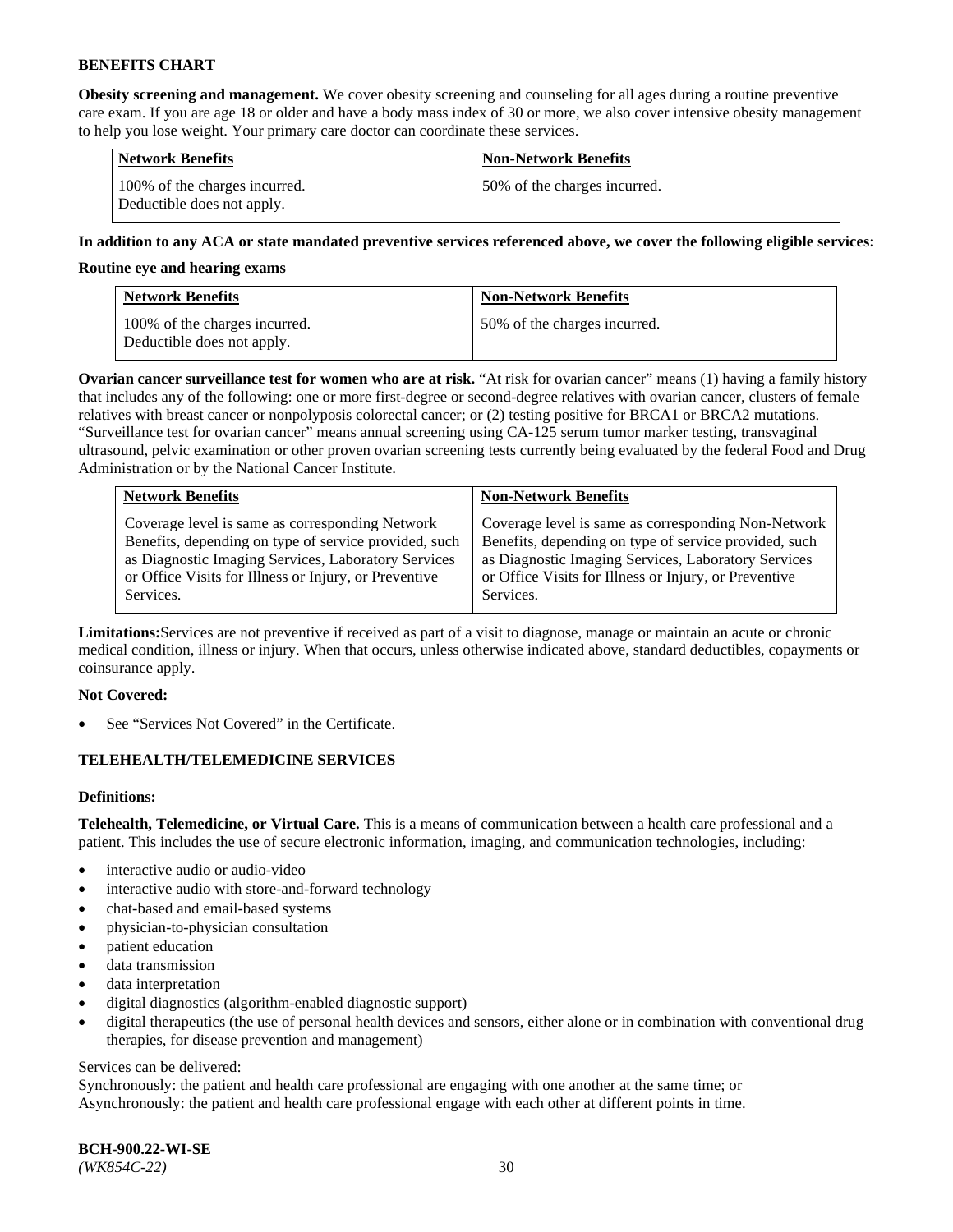**Telephone Visits.** Live, synchronous, interactive encounters over the telephone between a patient and a healthcare provider.

**E-visit or chat-based visits.** Asynchronous online or mobile app encounters to discuss a patient's personal health information, vital signs, and other physiologic data or diagnostic images. The healthcare provider reviews and delivers a consultation, diagnosis, prescription or treatment plan after reviewing the patient's visit information.

**Virtuwell®.** This is an online service for you to receive a diagnosis and treatment for certain conditions, such as a cold, flu, ear pain and sinus infections. You may access the Virtuwell website at [virtuwell.com.](https://www.virtuwell.com/)

**Video Visits.** Live, synchronous, interactive encounters using secure web-based video between a patient and a healthcare provider.

#### **Covered Services:**

The Plan covers the following methods of receiving care for services that would be eligible under the Plan if the service were provided in person.

#### **Scheduled telephone visits**

| <b>Network Benefits</b>                                                                                  | <b>Non-Network Benefits</b>  |
|----------------------------------------------------------------------------------------------------------|------------------------------|
| 100% of the charges incurred, subject to a<br>copayment of \$30 per visit.<br>Deductible does not apply. | 50% of the charges incurred. |

#### **E-visits**

#### **Access to online care through Virtuwell at [virtuwell.com](https://www.virtuwell.com/)**

| Network Benefits                                            | <b>Non-Network Benefits</b> |
|-------------------------------------------------------------|-----------------------------|
| 100% of the charges incurred.<br>Deductible does not apply. | Not applicable.             |

#### **All other E-visits**

| <b>Network Benefits</b>                                                                                  | <b>Non-Network Benefits</b>  |
|----------------------------------------------------------------------------------------------------------|------------------------------|
| 100% of the charges incurred, subject to a<br>copayment of \$30 per visit.<br>Deductible does not apply. | 50% of the charges incurred. |

#### **Video visits**

| <b>Network Benefits</b>                                      | <b>Non-Network Benefits</b>                            |
|--------------------------------------------------------------|--------------------------------------------------------|
| Coverage level is same as corresponding Network              | Coverage level is same as corresponding Non-           |
| Benefits, depending on type of service provided, such as     | Network Benefits, depending on type of service         |
| Office Visits for Illness or Injury, Inpatient or Outpatient | provided, such as Office Visits for Illness or Injury, |
| <b>Hospital Services.</b>                                    | Inpatient or Outpatient Hospital Services.             |

#### **Not Covered:**

See "Services Not Covered" in the Certificate.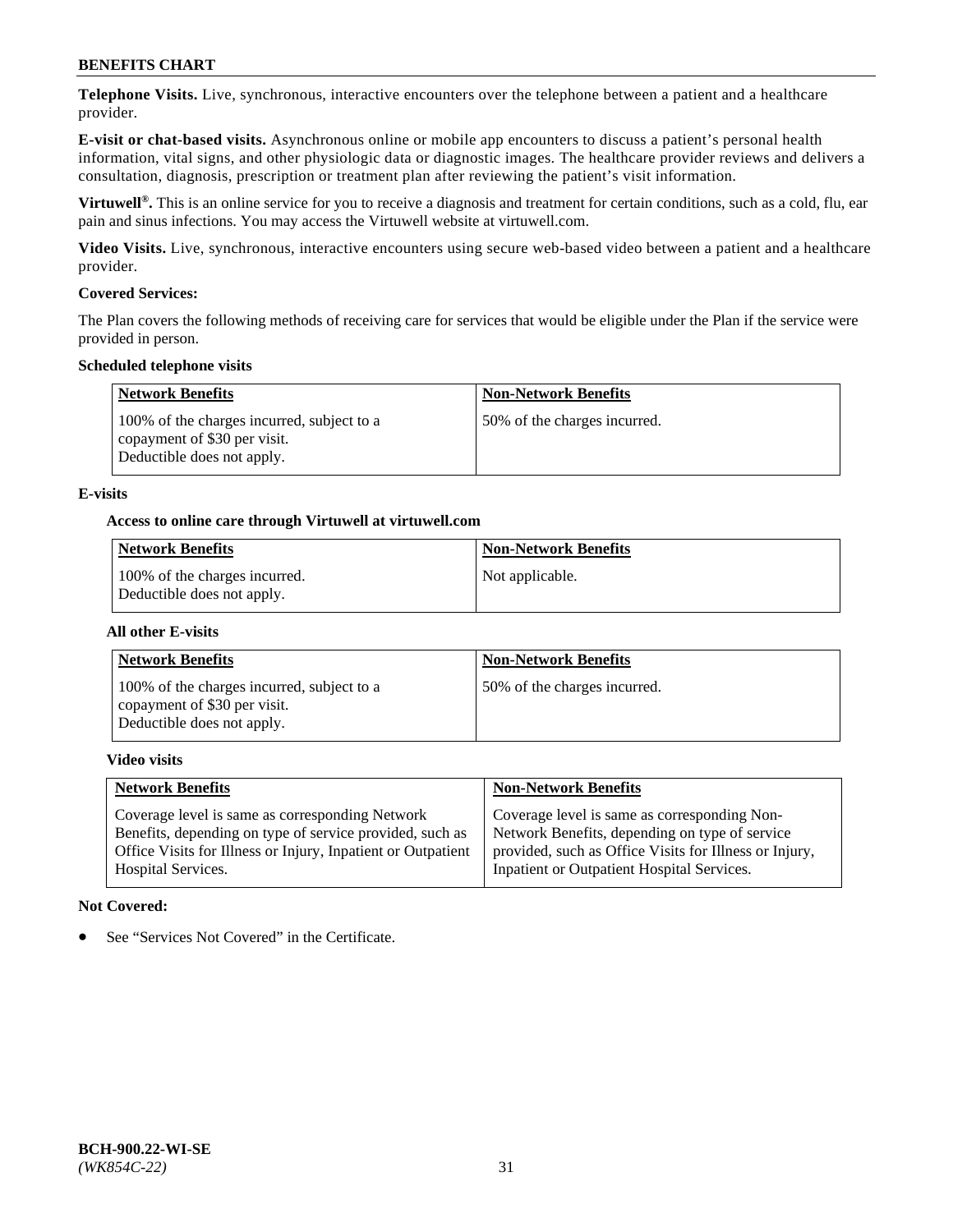## **TRANSPLANT SERVICES**

#### **Applicable Definitions:**

**Autologous.** This is when the source of cells is from the individual's own marrow or stem cells.

**Allogeneic.** This is when the source of cells is from a related or unrelated donor's marrow or stem cells.

**Allogeneic Bone Marrow Transplant.** This is when the bone marrow is harvested from the related or unrelated donor and stored. The patient undergoes treatment which includes tumor ablation with high-dose chemotherapy and/or radiation. The bone marrow is reinfused (transplanted).

**Autologous Bone Marrow Transplant.** This is when the bone marrow is harvested from the individual and stored. The patient undergoes treatment which includes tumor ablation with high-dose chemotherapy and/or radiation. The bone marrow is reinfused (transplanted).

**Autologous/Allogeneic Stem Cell Support.** This is a treatment process that includes stem cell harvest from either bone marrow or peripheral blood, tumor ablation with high-dose chemotherapy and/or radiation, stem cell reinfusion, and related care. Autologous/allogeneic bone marrow transplantation and high dose chemotherapy with peripheral stem cell rescue/support are considered to be autologous/allogeneic stem cell support.

**Designated Transplant Center.** This is any health care provider, group or association of health care providers designated by us to provide services, supplies or drugs for specified transplants for our Insureds.

**Transplant Services.** This is transplantation (including retransplants) of the human organs or tissue listed below, including all related post-surgical treatment, follow-up care and drugs and multiple transplants for a related cause. Transplant services do not include other organ or tissue transplants or surgical implantation of mechanical devices functioning as a human organ, except surgical implantation of an FDA approved Ventricular Assist Device (VAD) or total artificial heart, functioning as a temporary bridge to heart transplantation.

Prior authorization is required prior to consultation to support coordination of care and benefits.

#### **Covered Services:**

We cover eligible transplant services (as defined above) while you are covered under the Certificate. Transplants that will be considered for coverage are limited to the following:

- Kidney transplants for end-stage disease.
- Cornea transplants for end-stage disease.
- Heart transplants for end-stage disease.
- Lung transplants or heart/lung transplants for: (1) primary pulmonary hypertension; (2) Eisenmenger's syndrome; (3) endstage pulmonary fibrosis; (4) alpha 1 antitrypsin disease; (5) cystic fibrosis; and (6) emphysema.
- Liver transplants for: (1) biliary atresia in children; (2) primary biliary cirrhosis; (3) post-acute viral infection (including hepatitis A, hepatitis B antigen e negative and hepatitis C) causing acute atrophy or post-necrotic cirrhosis; (4) primary sclerosing cholangitis; (5) alcoholic cirrhosis; and (6) hepatocellular carcinoma.
- Allogeneic bone marrow transplants or peripheral stem cell support associated with high dose chemotherapy for: (1) acute myelogenous leukemia; (2) acute lymphocytic leukemia; (3) chronic myelogenous leukemia; (4) severe combined immunodeficiency disease; (5) Wiskott-Aldrich syndrome; (6) aplastic anemia; (7) sickle cell anemia; (8) non-relapsed or relapsed non-Hodgkin's lymphoma; (9) multiple myeloma; and (10) testicular cancer.
- Autologous bone marrow transplants or peripheral stem cell support associated with high-dose chemotherapy for: (1) acute leukemias; (2) non-Hodgkin's lymphoma; (3) Hodgkin's disease; (4) Burkitt's lymphoma; (5) neuroblastoma; (6) multiple myeloma; (7) chronic myelogenous leukemia; and (8) non-relapsed non-Hodgkin's lymphoma.
- Pancreas transplants for simultaneous pancreas-kidney transplants for diabetes, pancreas after kidney, living related segmental simultaneous pancreas kidney transplantation and pancreas transplant alone.

To receive Network Benefits, charges for transplant services must be incurred at a Designated Transplant Center.

The transplant-related treatment provided, including expenses incurred for directly related donor services, shall be subject to and in accordance with the provisions, limitations, maximums and other terms of the Certificate.

Medical and hospital expenses of the donor are covered only when the recipient is an Insured and the transplant and directly related donor expenses have been prior authorized for coverage. Treatment of medical complications that may occur to the donor are not covered. Donors are not considered Insureds, and are therefore not eligible for the rights afforded to Insureds under the Certificate.